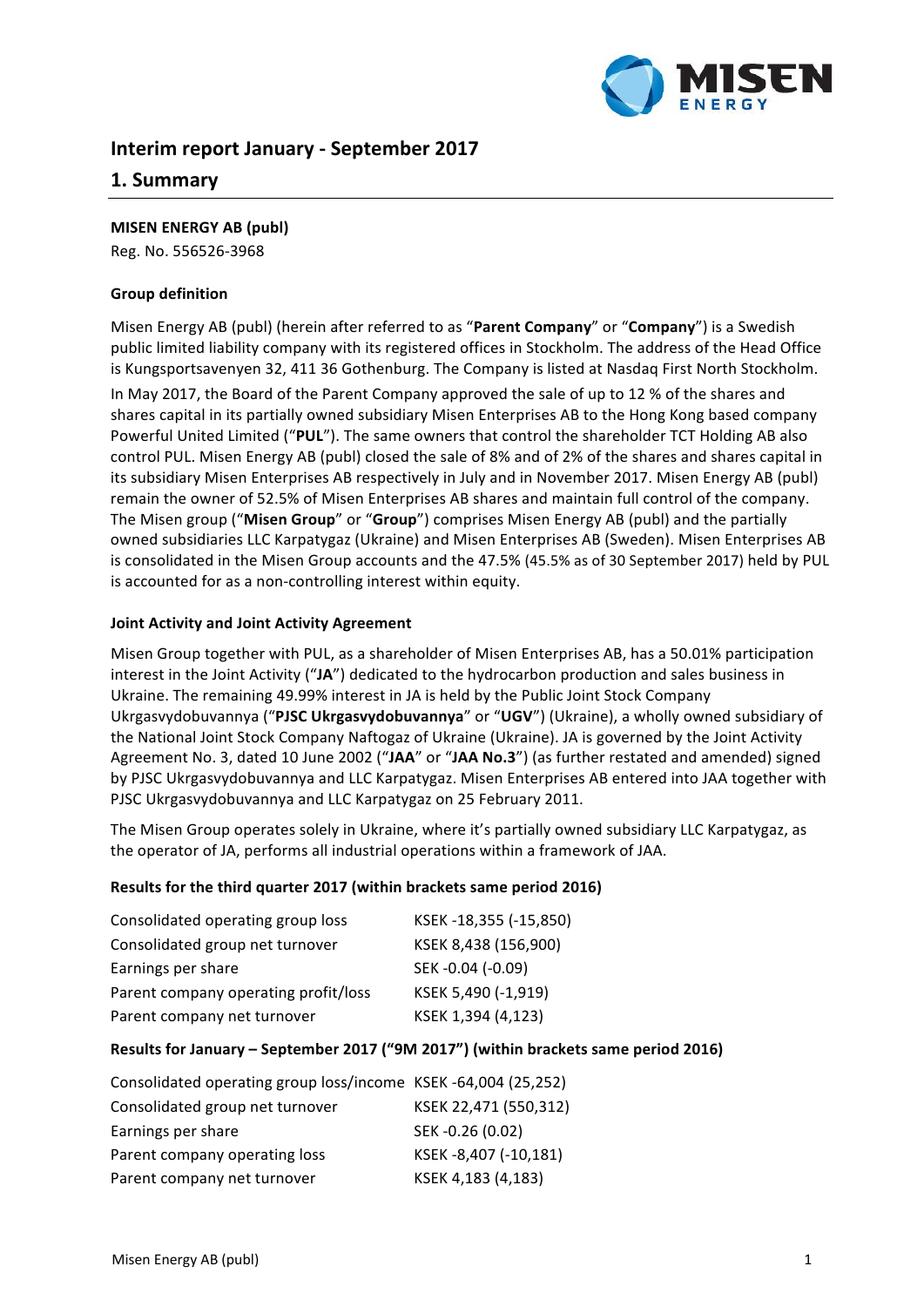# **2. Essential Events during the 9М 2017**

### **The Group's financial position**

In July 2015, the JA defaulted to pay KUSD 2,240 (KSEK 18,217) of a total of KUSD 12,250 (KSEK 99,626) to Sberbank Russia. In August 2015, the JA defaulted to pay the remaining debt of KUSD 10,010 (KSEK 81,408) of a total of KUSD 12,250 (KSEK 99,626). In conjunction with this, the JA reached an agreement with Sberbank Russia to restructure the debt with new repayment terms. However, the restructuring agreement had not been signed as of the end of September 2017 due to agreement not having been reached between the JAA participants. Sberbank Russia therefore could impose punitive interest on the JA amounting to KUAH 29,424 (KSEK 8,861). This punitive interest is recognized in the Misen Group's financial statements and, as of 30 September 2017, Misen's share of the provision in the Group's balance sheet for this purpose amounts to KSEK 4,431.

JA is subject to certain terms and conditions associated with its loans. As of 30 September 2017, the JA had not fully satisfied these conditions in its agreement with PJSC Sberbank. These loans are classified as current liabilities as of 30 September 2017.

As of 30 September 2017 outstanding debt to PJSC Sberbank amounted to KUSD 6,650 (KSEK 54,083).

In August 2015, Sberbank Leasing sued the JA for violation of a leaseback agreement. According to the suit, the JA has not delivered equipment in time, according to the agreement, and Sberbank Leasing therefore has legal grounds to sue the JA for breach of contract. However, the JA considers that the unrealised delivery of equipment has legal grounds as Sberbank Leasing did not fulfil its obligations under the contract (full payment of the value of the equipment) at the time the agreement came into effect. In April 2016 and July 2016, higher courts dismissed Sberbank Leasing's claims on the JA regarding the alleged violations of the leaseback agreement. Subsequently, Sberbank Leasing requested the Supreme Economic Court of Ukraine to invalidate the previous verdicts. On 13 October 2016, the Supreme Economic Court of Ukraine voided the verdicts of the lower courts and ordered them to retry the case. On the 6 and 13 of December 2016 new court proceedings were held. The court instructed the parties to submit additional information and postponed the proceedings to 28 February 2017 and then to 21 March 2017. On 21 March 2017, the court partially sustained the application made by Sberbank Leasing, which changed the name of legal entity to Center of Financial Leasing LLC on 20-th March 2017, and ordered Misen Enterprises AB, LLC Karpatygaz and PJSC Ukrgasvydobuvannya to compensate approximately MUSD 37 (MSEK 313) to Sberbank Leasing. The court ordered compensation in US dollars as requested by PJSC Ukrgasvydobuvannya. LLC Karpatygaz disagree with the request of compensation in foreign currency and challenge this request before the court. On 31 March 2017 and 3 April 2017, LLC Karpatygaz and PJSC Ukrgasvydobuvannya respectively filed appeals with the court. The court hearings were scheduled on 16 April 2017, 1 June 2017 and then postponed to 12 July 2017. On 12 July 2017 the appeal court sustained the ruling of lower court, which orders Misen Enterprises AB, LLC Karpatygaz and PJSC Ukrgasvydobuvannya to compensate approximately USD 37 million to Sberbank Leasing. LLC Karpatygaz and PJSC Ukrgasvydobuvannya filed cassation appeal on 14 July 2017. On 31 July 2017 the Supreme Economic Court of Ukraine suspended the implementation of ruling of appeal court till the trial. The hearings were scheduled on 31 August 2017 and then postponed to 21 September 2017. On 21 September 2017 the Supreme Economic Court of Ukraine voided the verdicts of the lower courts and ordered them to retry the case

On 29 December 2016, Sberbank Leasing filed another lawsuit against the JA, according to which the JA allegedly committed further violations of the leaseback agreement. According to this lawsuit, Sberbank Leasing's claim amounted to KUAH 1,397,704 (KSEK 451,144). On 21 June 2017 Center of Financial Leasing LLC filed a claim, in which it increased requested compensation amount up to MUSD 37 (MSEK 313) and MUAH 974 (MSEK 314) including fines, interests and lost profits. Court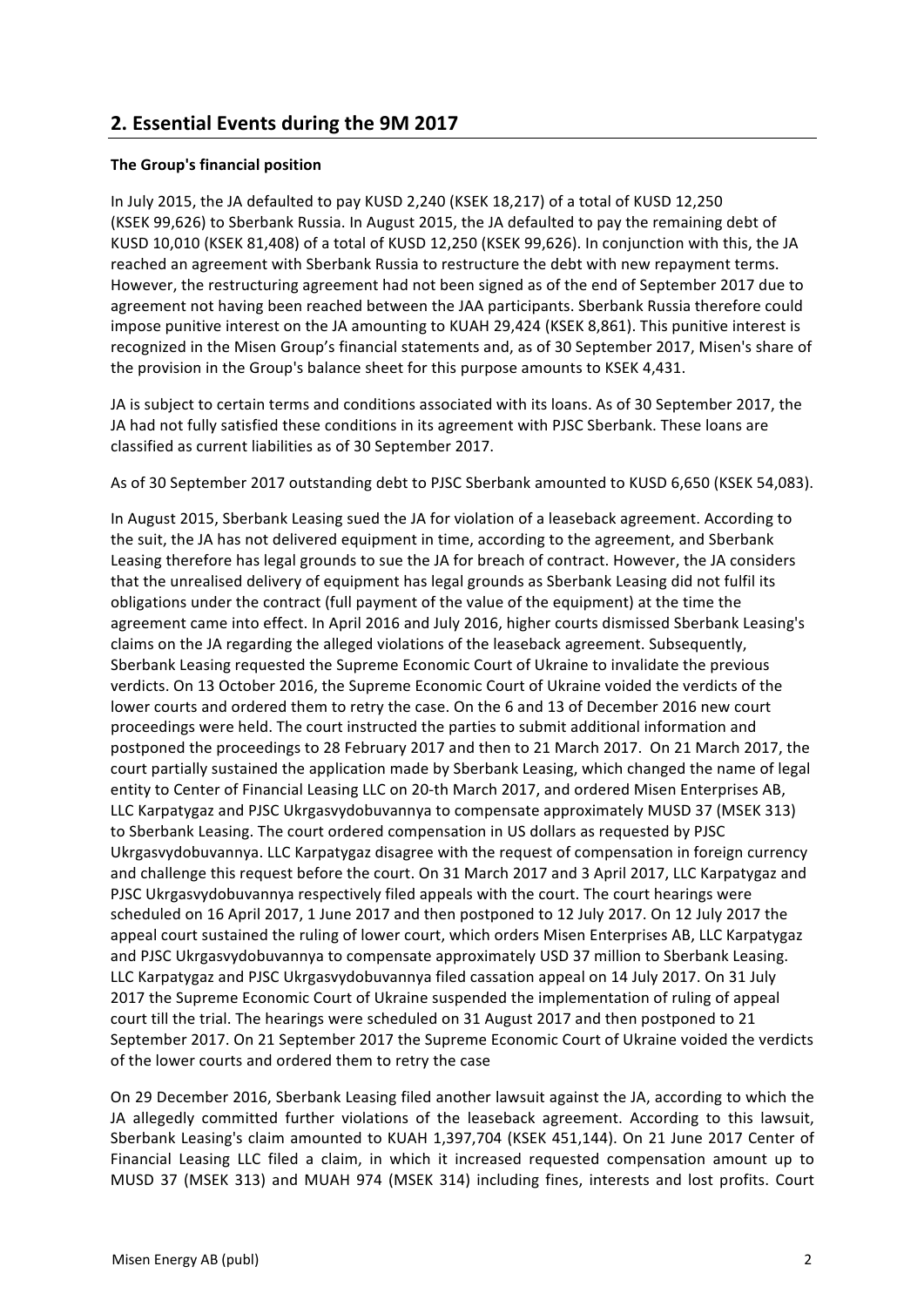hearings were schedule on 22 June 2017 and then postponed to 17 August 2017. On the 17 August 2017, the court partially sustained the claim submitted by Center of Financial Leasing LLC and ordered Misen Enterprises AB, LLC Karpatygaz and PJSC Ukrgasvydobuvannya to compensate to Center of Financial Leasing LLC its lost profits in amount of KUAH 237,507 (KSEK 76,699). On 28 August 2017 Karpatygaz and PJSC Ukrgasvydobuvannya filed appeal with the court. The court hearings were scheduled on 6 March 2018.

The JA maintains that the non-delivery could be justified given that Sberbank Leasing (currently Center of Financial Leasing LLC) has not fulfilled its obligations in accordance with the leaseback agreement (full payment of the value of the equipment) at the time the agreement came into effect. Furthermore, the JA claims that it already has repaid the amount of the advance, within the framework of the leaseback agreement. The JA also refutes all claims based on the depreciation of the Ukrainian currency, as no such provisions exist in the leaseback agreement for the amounts of the advance that was received from Sberbank Leasing.

For further information, please also refer to chapter Essential events after the end of the 9M 2017.

## **Financing of the Group's Swedish operations**

In May 2017, Misen Energy AB (publ) signed a loan agreement with PUL for a loan of EUR 1 million with a fixed loan fee KEUR 150. In July 2017, Misen Energy AB (publ) closed the sale of 8% of the shares and shares capital in Misen Enterprises AB to PUL. The purchase sum amounted to MEUR 3.0 (KSEK 28,739).

The agreement comprises conditions that allow the Company to repurchase the sold shares from PUL for the purchase price multiplied by 3 (three). The Company could exercise this right till earlier of (i) 30 April 2018 or (ii) the date of the general meeting of shareholders of Misen Enterprises AB which would consider payment of dividends. Similarly, the agreement comprises conditions that allow PUL to require the Company to purchase back all or part of the shares from PUL within 24 months. The price of the shares would be equal to the purchase price multiplied by 3 less the amount of any dividends received by PUL from the shares in 24 months. The Company would be required to repurchase the shares only if it has financial capability to pay the shares price without the need to obtain third party funding.

Because of these deals, 8 % of the future dividends from operations in Ukraine will go to PUL. At the same time, since Misen Energy AB (publ) will remain the owner of 54.5% of Misen Enterprises AB shares, Misen Energy AB (publ) shall maintain full control of the company.

For further information, please also refer to chapter Essential events after the end of the 9M 2017.

## **Operation of the Booster Compressor Stations (BCSs)**

In September 2015, Khrestyschenska Booster Compressor Station (BCS) was commissioned. This BCS is one of the largest in Ukraine and provides the extraction of up to 25 per cent of the total domestic natural gas production. However, a dispute arose between the JA and PJSC Ukrgasvydobuvannya regarding how to allocate the incremental production of gas at Khrestyschenska BCS.

In early 2016, the JAA's participants agreed that the JA would lease Khrestyschenska BCS to PJSC Ukrgazvydobuvannya. UGV has operated this BCS for its sole benefit and paid the corresponding fuel gas costs acquired during the lease period since 1 January 2016. The Lease Agreement was renewed In May 2017, although on different terms, and JA transferred Khrestyschenska BCS to PJSC Ukrgazvydobuvannya use until 30 April 2018.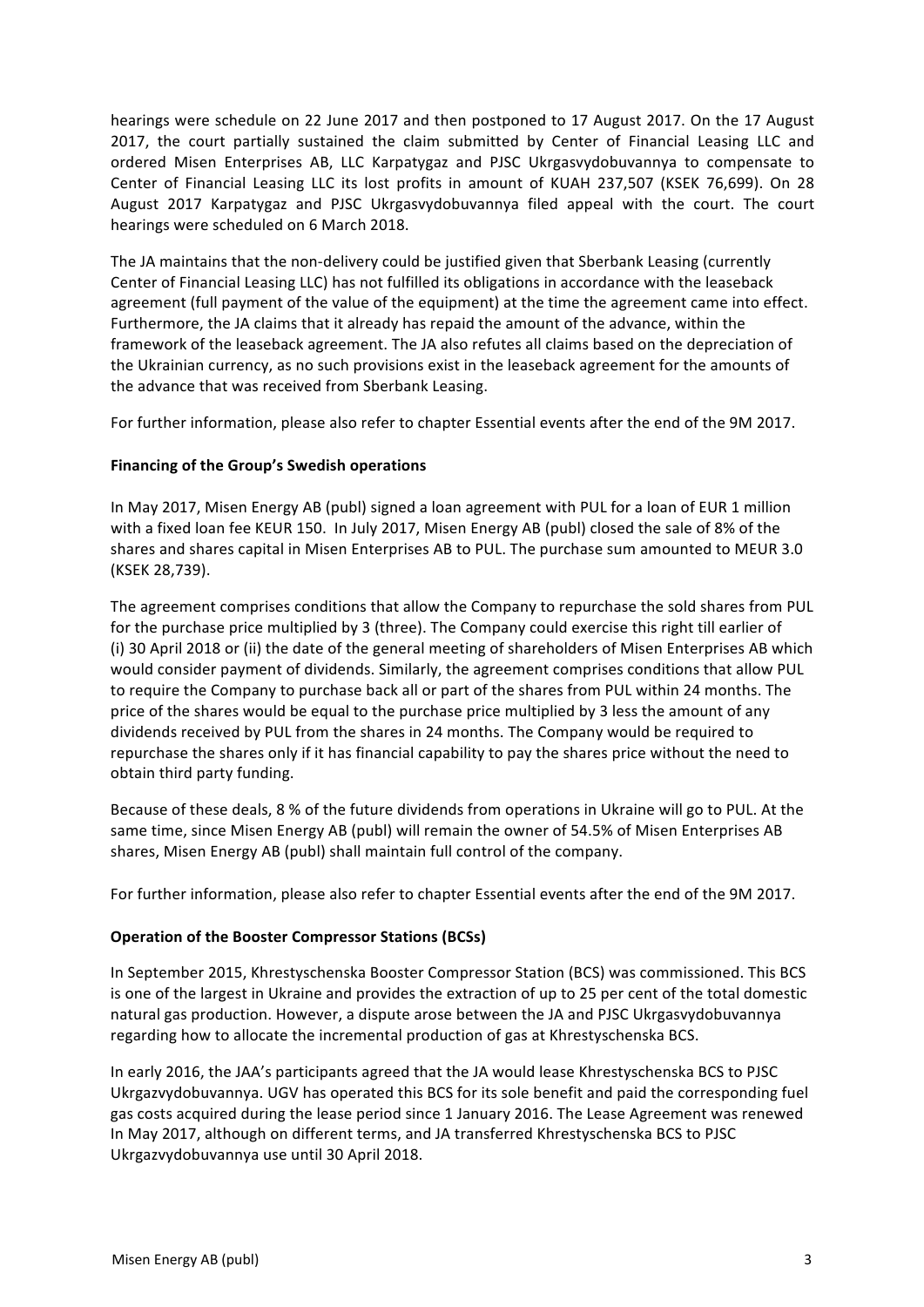In addition, given UGV's refusal to allocate the power supply costs as well as the JA's unavailability to sell hydrocarbons, Misen Enterprises AB and LLC Karpatygaz could not properly implement the JAA No.3. Under the circumstances, on 10 May 2017 the Joint Activity leased additional 6 BCSs to PJSC Ukrgazvydobuvannya. The following BCSs were transferred to the use until 30 April 2018 to PJSC Ukrgazvydobuvannya:

- $\blacksquare$  Abazivska BCS
- Letnyanska BCS
- Rozpashnivska BCS
- Skhidno-Poltavska BCS
- Svydnytska BCS
- Yuliyivska BCS.

PJSC Ukrgazvydobuvannya covers all the costs related to operation of the BCSs.

During 9M 2017, PJSC Ukrgasvydobuvannya failed to make the lease payments to JA. The monthly lease income amounts to approximately MUAH 18 (including VAT), while the outstanding receivables - MUAH 98 (including VAT). Misen Energy AB (publ) does not provide the receivables outstanding as of 30 September 2017. In July, September and October 2017, PJSC Ukrgasvydobuvannya sent to LLC Karpatygaz, as the Operator of the JAA No.3 more than 40 set-off notices seeking to offset its lease payment against the alleged payments that LLC Karpatygaz should make to UGV. LLC Karpatygaz objected all the claims of PJSC Ukrgasvydobuvannya and initiated the court proceedings in Ukrainian courts to invalidate the set-off notices.

For further information, please also refer to chapter Essential events after the end of 9M 2017.

#### **Subsoil use charge**

The Ukrainian Government continued applying 70% subsoil use charge to the joint activities in accordance with laws adopted in 2014.

The situation has deteriorated when the Parliament of Ukraine amended tax legislation. The changes determine the subsoil use charge for private producers at 29 per cent for natural gas extracted from depths not exceeding 5,000 meters, and 14 per cent for natural gas extracted from depths exceeding 5,000 meters. The subsoil use charge applicable to the JA is much higher than the charges applicable to private producers.

At the start of October 2015, the Company submitted a notice of investment dispute to the Government of Ukraine in accordance to the Agreement between the Government of the Kingdom of Sweden and the Government of the Ukraine on the Promotion and Reciprocal Protection of Investments. During 9M 2017, the Government of Ukraine continued to impose the exorbitant subsoil charge for the joint activities conducted in accordance with the JAA No. 3. However, given that PJSC Ukrgasvydobuvannya continued, as the Company beliefs, its manifestly unlawful actions and refused to deliver the hydrocarbons from the wells attributed to the Joint Activity, the JA could not pay the subsoil use charge to the Government of Ukraine.

As of the end of 9M 2017, the Company has reached no amicable resolution of the dispute with the Government of Ukraine.

#### **Tax payments in Ukraine**

Despite being prevented from selling hydrocarbons, JA continued paying value added tax and corporate profit tax during 9M 2017. During 9M 2017, JA paid KUAH 43,183 (adjusted KSEK 13,945)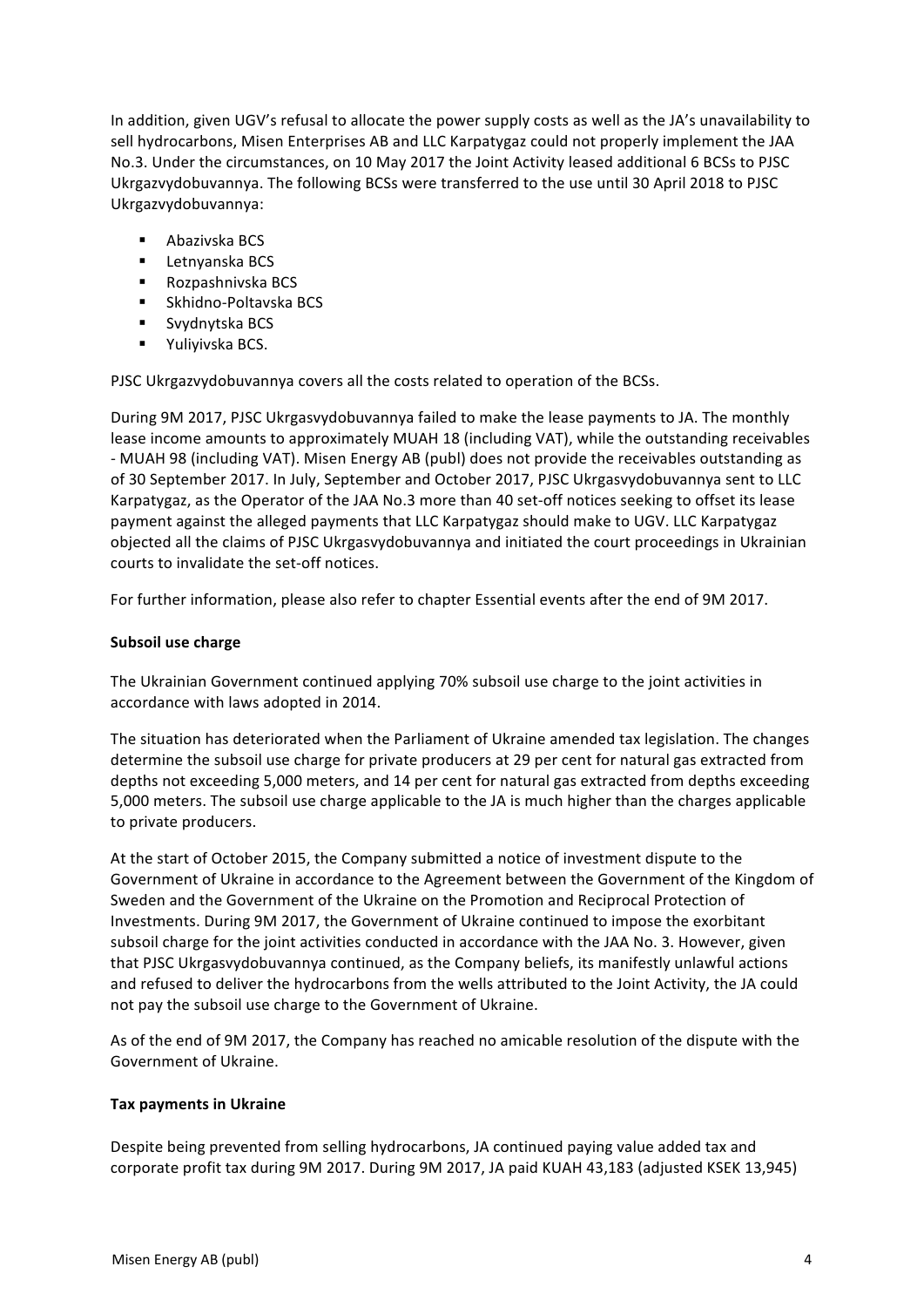as value added tax and corporate profit tax. Since 2011 JA has contributed to Ukraine KUAH 11,163,444 (adjusted KSEK 5,274,990) as subsoil use charge, value added tax and corporate profit tax. 

#### **Ukraine's economy**

GDP Growth. In the first quarter of 2017 GDP growth slowed from 2.5% in fourth quarter of 2016 to 2.3% compared to the same periods of the previous year, which is in line with International Monetary Fund GDP growth projections for 2017 of 2.0%. The slower growth is mainly explained by the decline in agricultural production due to seasonal factors as well as falling production in mining industry. The positive dynamic in economic activity is mainly explained by growth in fixed investments. Construction grew by 21.3% and 28.8% in first quarter and second quarter of 2017 compared to the same periods of the previous year. Growth in the wholesale as well as retail sales accelerated to 3.8% compared to the same period of previous year, driven by a pick-up in retail trade.

**Industrial production.** During 9M 2017 industrial production fell by 0.3% due decreased production in mining industry. This was mainly due to the cargo transportation blockade of the area that is currently beyond the control of the Government of Ukraine. The blockade was enacted by National Security Council of Ukraine in the beginning of March 2017. Because of the halted freight traffic, the coal production decreased by 16.1% during 9M 2017 compared to the same period of previous year. At the same time during 9M 2017 natural gas production increased by 3.6% compared to the same period of the previous vear.

**Inflation.** During 9M 2017 consumer inflation made up 14.6% compared to the same period of the previous year. Reduced inflationary pressure was of fundamental nature: the stable exchange rate and weak domestic demand (despite upward trend). Upward pressure on prices is exerted by growing levels of utility tariffs, which increased by 27.1% during 9M 2017 compared to the same period of the previous year. The food prices grew by 11.9% during 9M 2017 compared to the same period of the previous year. The increase in commodity prices in global markets along with the stable Ukrainian currency caused industrial inflation to accelerate by 28.6% during 9M 2017 compared to the same period of the previous year.

**Exchange rate.** During 9M 2017, the rate for UAH towards SEK has decreased from 0.3301 on 31 December 2016 to 0.3229 on 30 September 2017, or by -2.6%. Main contributor was current account deficit, which was mainly covered from National Bank of Ukraine foreign currency reserves. Since the Misen Group's operations and net assets are almost entirely located in Ukraine this has negatively affected the Group's equity, decreasing it by KSEK 43,385.

#### **Request for Arbitration from PJSC Ukrgasvydobuvannya**

Misen Enterprises AB and LLC Karpatygaz participate in an arbitration proceeding commenced by PJSC Ukrgasvydobuvannya in August 2016 under the JAA No. 3 and vigorously defend the legitimate interests of their investors.

In accordance to the procedural timetable determined by the Tribunal, the disputing parties shall submit their positions on the merits. Misen Enterprises AB and LLC Karpatygaz received Statement of Claim from PJSC Ukrgasvydobuvannya in February 2017 and submitted its Statement on Defence in May 2017. Therewith, Misen Enterprises and LLC Karpatygaz agreed with PJSC Ukrgazvydobuvannya on termination of the Joint Activity Agreement and requested the Tribunal to order PJSC Ukrgazvydobuvannya to compensate their share of the Joint Activity. At the end of July 2017, PJSC Ukrgazvydobuvannya submitted its Statement of Reply whereby it upheld all its claims, except for continuation of the JAA No.3.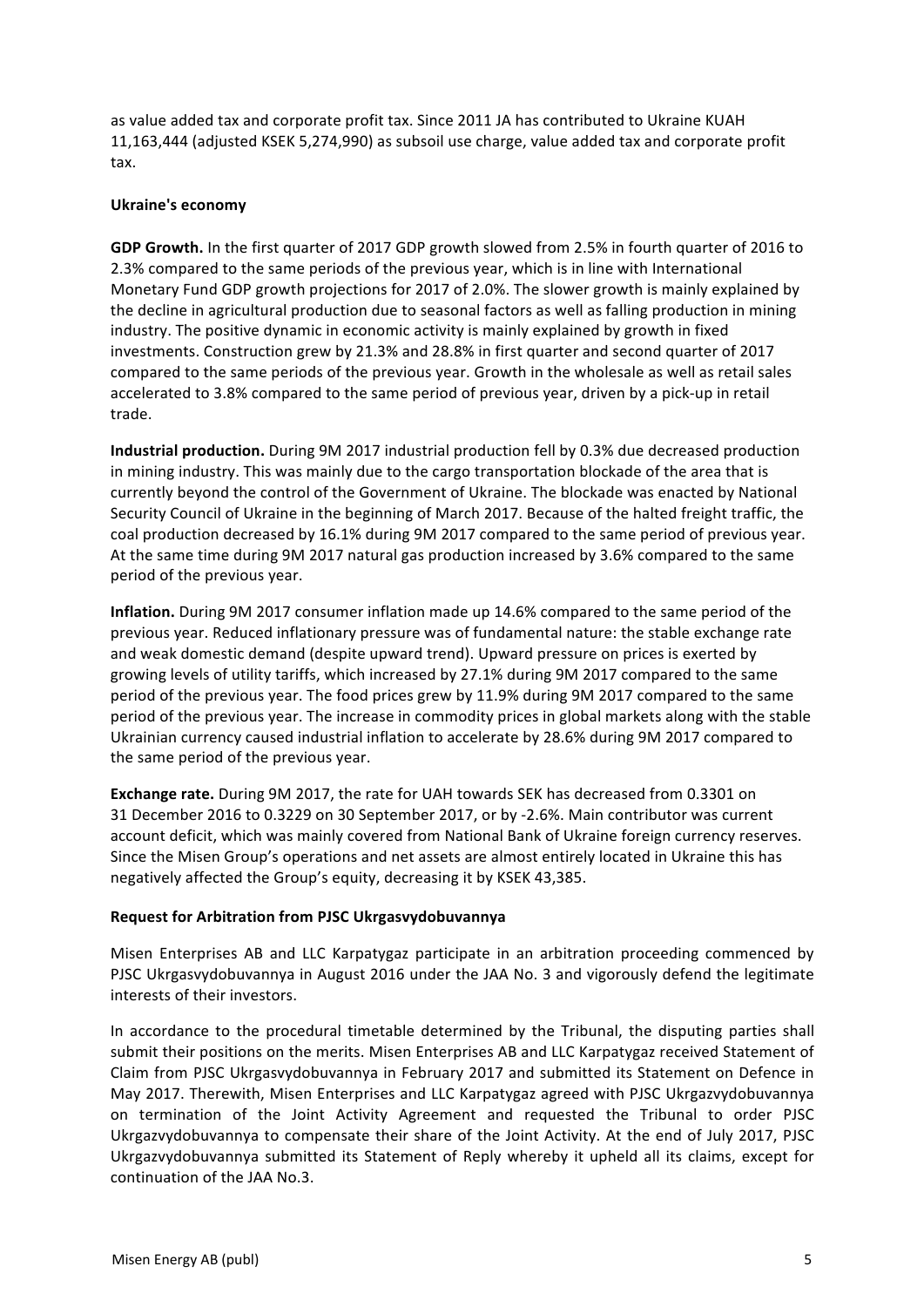Please also refer to the chapter Essential events after the end of 9M 2017.

#### **Criminal investigation**

The pre-trial investigations in criminal cases commenced by the General Prosecutor Office of Ukraine respectively in 2014 and 2017, as supplemented with the PJSC Ukrgasyydobuvannya's criminal complaint dated 5 September 2016 and PJSC Ukrgasvydobuvannya's motion and a notice of commitment of criminal offence dated 21 and 22 February 2017, were ongoing in 9M 2017.

In September 2017, PJSC Ukrgasvydobuvannya submitted another criminal complaint, however this time to the National Anticorruption Bureau of Ukraine (thereafter as "NABU"). As a result, NABU initiated a pre-trial in criminal case what regards invalidation of the JAA No.3 (as amended and restated). 

LLC Karpatygaz and Misen Enterprises AB consider the criminal allegations to be ungrounded, deny them in their entirely, consider that all court rulings issued in this context are illegal and amount to expropriation of their assets. Misen Group has been always cooperative with the investigation authorities and ready to evidence the legitimate nature of the JAA No.3 in Ukraine.

Please also refer to the chapter Essential events after the end of 9M 2017.

#### **Request for Interim Measures submitted by Misen Enterprises AB and LLC Karpatygaz**

In November 2016, Misen Enterprises AB and LLC Karpatygaz submitted a request for interim measures to the Tribunal constituted under the JAA No. 3. Misen Enterprises AB and LLC Karpatygaz requested the Tribunal, among other things, to declare that it has exclusive jurisdiction to decide disputes arising out or in connection with the JAA No. 3. Misen Enterprises AB and LLC Karpatygaz also requested that the Tribunal to instruct PJSC Ukrgazvydobuvannya to refrain from any further or future actions before the Ukrainian authorities in relation to the dispute regarding JAA No. 3 pending the rendering of a final award by the Tribunal. On 26 May 2017, a hearing for the request of interim measures was held.

Please also refer to the chapter Essential events after the end of 9M 2017.

#### **Sale of hydrocarbons**

In 2017, PJSC Ukrgasvydobuvannya continued, as the Company believes, manifestly unlawful actions and refused to provide services in respect of production, collection, treatment and transportation of hydrocarbons to JA. Being prevented from selling the hydrocarbons, Misen Group could not properly implement JAA No.3.

In 2016, LLC Karpatygaz commenced a court proceeding and requested the court to order PJSC Ukrgasvydobuvannya to provide services in respect of production, collection, treatment and transportation of hydrocarbons to the JA. The court obliged UGV to provide the respective services, however PJSC Ukrgazvydobuvannya appealed against the ruling. The Appeal Court maintained the decision of the first instance court. Subsequently, PJSC Ukrgasvydobuvannya filed a cassation appeal with the Supreme Economic Court of Ukraine.

In addition, LLC Karpatygaz commenced another court proceeding and requested the court to order PJSC Ukrgazvydobuvannya to deliver hydrocarbons produced by JA during the period from December 2016. The court obliged PJSC Ukrgasvydobuvannya to deliver hydrocarbons to the Joint Activity. It also dismissed PJSC Ukrgasvydobuvannya's counterclaim against JA regarding reimbursement of debt and penalties under the services agreements. PJSC Ukrgasvydobuvannya appealed against this court ruling.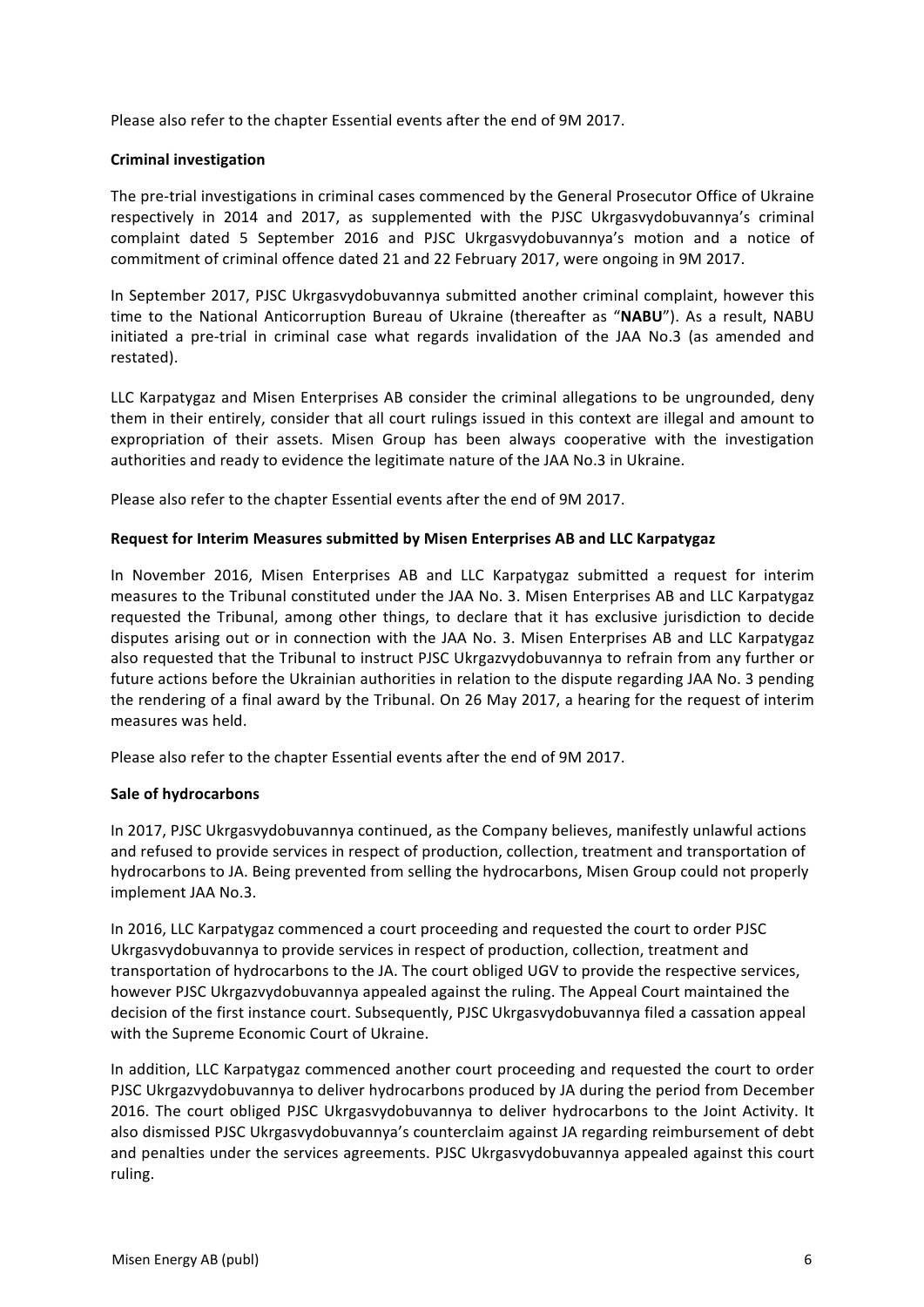For further information, please also refer to chapter Essential events after the end of 9M 2017.

### **Contribution to the JA**

During 9M 2017, Misen Enterprises AB did not contribute any funds towards its commitment to JA for MUSD 12.5 (MSEK 101.7). The total amount contributed remains at KUSD 3,930 (KSEK 31,962). It was indicated that for any contributions to be made, PJSC Ukrgasvydobuvannya first should remedy its violations of the JAA No. 3, and that the direct and indirect shareholders of PJSC Ukrgasvydobuvannya cease targeting JA with the 70 % subsoil use charge.

#### **Investment program report**

Due to financial constraints imposed by the increased subsoil use taxation as well as PJSC Ukrgasvydobuvannya, as the Company believes, manifestly unlawful actions, Misen Group almost completely halted investments into the development program in 9M 2017.

During this period, Misen invested KSEK 290 (KSEK 11,875) in the JA development programmes (compared with the same period in 2016).

As of 30 September 2017, the Company has reached the following major milestones:

- at 86 wells repair works using the most up-to-date technical solutions were undertaken,
- 70 wells were commissioned,
- 7 BCSs from 11 were commissioned including Khrestyschenska, the largest in Ukraine,
- 4 BCS were at the final stages of construction.

#### **Production report**

The table below sets forth the *accumulated production* indicators for the specified periods:

|                                   | January $-$<br>September 2017 | January –<br>September 2016 | January –<br>September 2015 | January –<br>September 2014 |
|-----------------------------------|-------------------------------|-----------------------------|-----------------------------|-----------------------------|
| Natural Gas (mmcm)                |                               | 493.8                       | 523.7                       | 515.0                       |
| <b>Gas Condensate</b><br>(ktons*) | $\overline{\phantom{a}}$      | 25.8                        | 24.7                        | 21.4                        |
| Oil (ktons)                       | $\overline{\phantom{a}}$      | 4.7                         | 7.95                        | 24.4                        |
| LPG (ktons)                       | -                             | 6.2                         | 3.08                        | -                           |
| * thousand tons                   |                               |                             |                             |                             |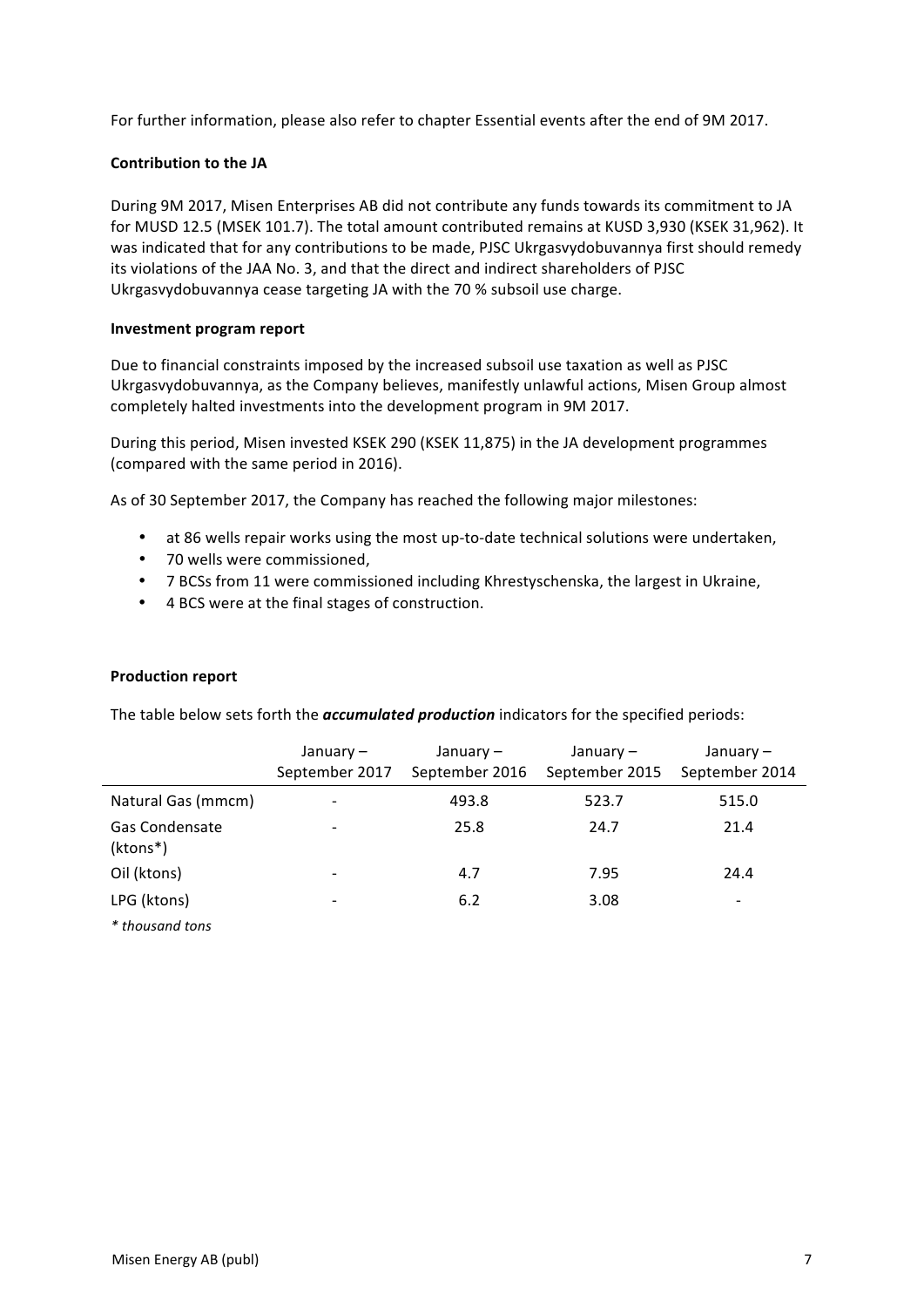### **Essential events after the end of the 9M 2017**

#### *Sberbank Leasing case*

In September 2017, the Supreme Court of Ukraine reversed decisions of lower courts ordering PJSC Ukrgazvydobuvannya, Misen Enterprises AB and LLC Karpatygaz to pay to Sberbank Leasing approximately 37 MUSD and returned the case for reconsideration in the new circle. On 20 November 2017 new court proceedings were held. The court postponed the proceedings to 6 June 2018 to fulfill the requirements of timely and proper notification of the foreign participant Misen Enterprises AB. 

## **Operation of the Booster Compression Stations (BCSs)**

As of publishing of this report, PJSC Ukrgasvydobuvannya failed to make the lease payments to JA. PJSC Ukrgasvydobuvannya declared that it offset its lease payment against the alleged payments that LLC Karpatygaz should make to UGV. LLC Karpatygaz objected these claims and initiated the court proceedings in Ukrainian courts to invalidate the set-off notices. The court proceedings are ongoing.

#### *Sale of hydrocarbons*

As of publishing of this report, PJSC Ukrgazvydobuvannya refused to deliver to JA hydrocarbons extracted since December 2016 until November 2017. In October 2017, the Supreme Court of Ukraine reversed decisions of lower courts and returned the case for reconsideration in the new circle. 

## *Request for Arbitration from PJSC Ukrgasvydobuvannya*

Misen Enterprises AB and LLC Karpatygaz received the Statement of Reply from PJSC Ukrgazvydobuvannya in July 2017. Therewith, PJSC Ukrgazvydobuvannya maintained its claims for invalidation or, alternatively, termination of the JAA No.3. In response, in October 2017 Misen Enterprises AB and LLC Karpatygaz submitted their Statement of Rejoinder and requested the Arbitral Tribunal to dismiss the UGV's claims. Misen Enterprises AB and LLC Karpatygaz reaffirmed their agreement on termination of the JAA No.3 for the compensation of the value for their share in the JAA No.3. The hearing on the merits is held on 5-8 December 2017, with the closing statements in January 2018.

#### *Criminal investigation*

Pre-trial investigations in criminal cases are ongoing.

In September 2017, PJSC Ukrgazvydobuvannya sent a criminal complaint to NABU (as defined above). NABU finished its pre-trial investigation and submitted a claim to the Commercial Court of Kiev. NABU requested the court to invalidate the Amendment No.4 to the JAA No.3 and the agreement for the provision of services on production, collection, treatment and transportation of natural gas, natural gas, oil and gas condensate that LLC Karpatygaz concluded with PJSC Ukrgasvydobuvannya in April 2011.

## *Request for interim measures submitted by Misen Enterprises AB and LLC Karpatygaz*

On 6 November 2017, the Arbitral Tribunal rendered an Order on the Request for Interim Measures submitted by Misen Enterprises AB and LLC Karpatygaz. The Arbitral Tribunal dismissed the request for interim measures and noted that Misen Enterprises AB, LLC Karpatygaz and PJSC Ukrgazvydobuvannya do not object the Arbitral Tribunal's exclusive jurisdiction to determine validity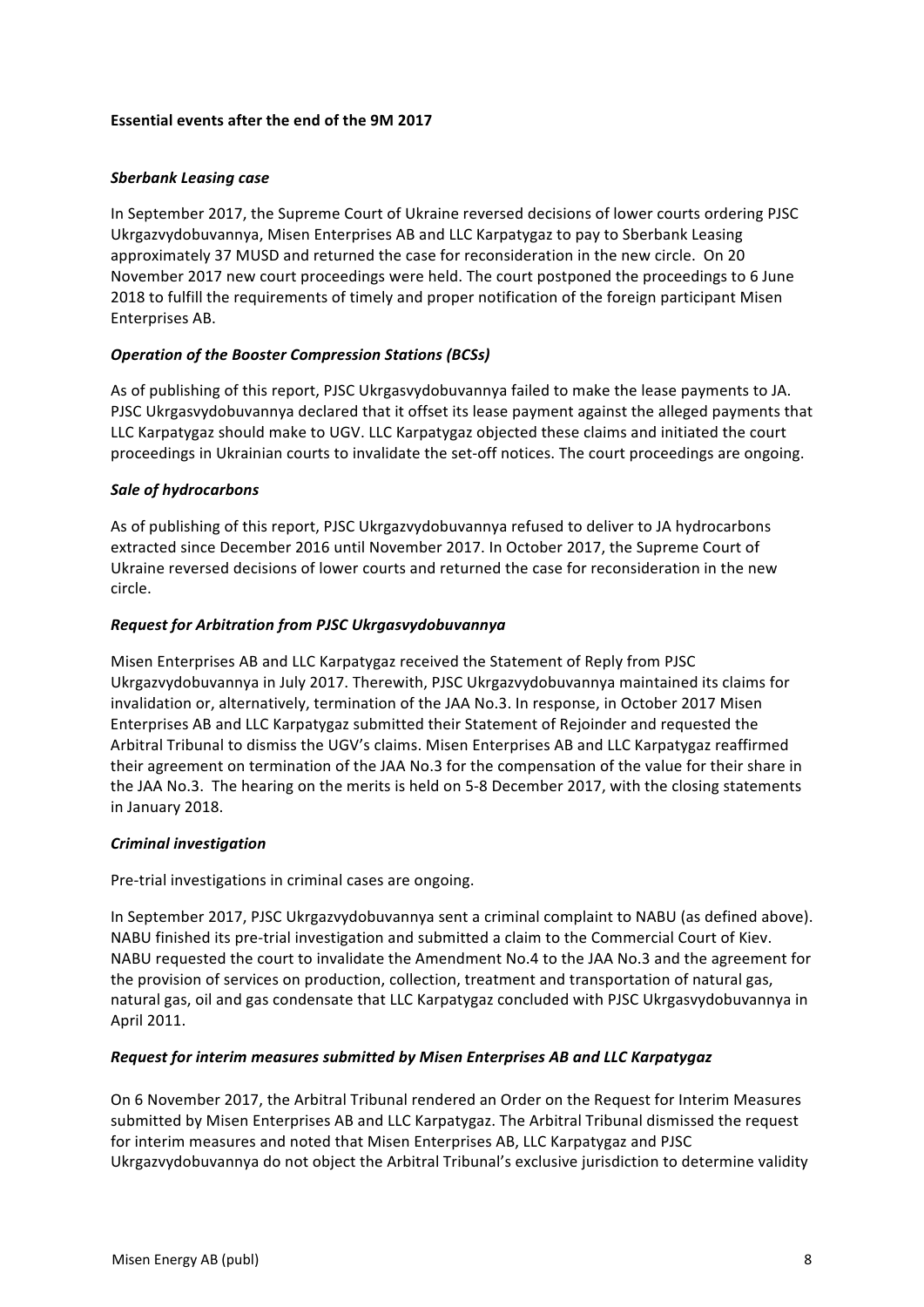of the JAA No.3. The Arbitral Tribunal also decided that the parties in dispute should bear their own costs incurred in the phase of proceedings dealing with the request on interim measures.

### **Financing of the Group's Swedish operations**

In November 2017, Misen Energy AB (publ) closed the sale of 2% of the shares and shares capital in Misen Enterprises AB to PUL. The purchase sum amounted to MEUR 1.0 (KSEK 9,611). As a result, Misen Energy AB (publ) secured short term financing for the Swedish operation and arbitration expenses. 

The Share Purchase Agreement dated 26 November 2017 comprises conditions that allow Misen Energy AB (publ) to repurchase the sold shares from PUL for the purchase price multiplied by 3 (three). Misen Energy AB (publ) could exercise this right till earlier of (i) 30 August 2018 or (ii) the date of the general meeting of shareholders of Misen Enterprises AB which would consider payment of dividends. Similarly, the agreement comprises conditions that allow PUL to require Misen Energy AB (publ) to purchase back all or part of the shares from PUL within 24 months. The price of the shares would be equal to the purchase price multiplied by 3 less the amount of any dividends received by PUL from the shares in 24 months. Misen Energy AB (publ) would be required to repurchase the shares only if it has financial capability to pay the shares price without the need to obtain third party funding.

Because of the deal, 47.5% of the future dividends from operations in Ukraine will go to PUL. At the same time, since Misen Energy AB (publ) will remain the owner of 52.5% of Misen Enterprises AB shares, Misen Energy AB (publ) shall maintain full control of the company.

#### *Exchange rate fluctuations*

From 30 September to mid-November 2017, UAH was relatively stable against SEK, appreciating by 5.54 per cent from 0.3011 to 0.3178.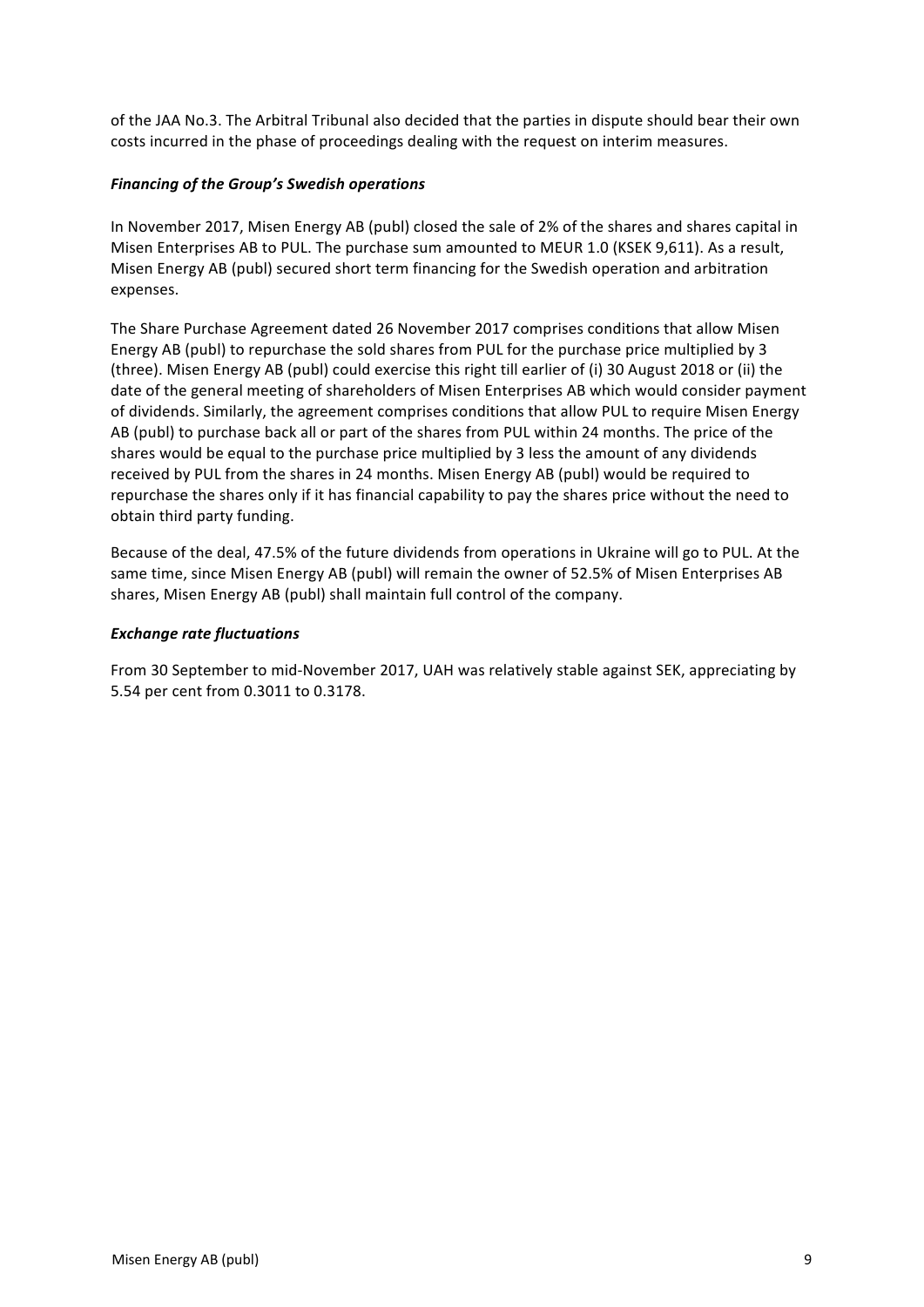# **3. Results – the Misen Group and the Company**

The Misen Group accounted for an operating loss of KSEK -64,004 in 9M 2017 (income of KSEK 25,252 for the same period 2016). Loss after financial items for the period was KSEK -59,088 (income of KSEK 6,899 for the same period 2016). The lower operating results and results after financial items are explained by refusal to deliver hydrocarbons by PJSC Ukrgazvydobuvannya since December 2016.

In the third quarter of 2017 loss after financial items for the Parent Company made up KSEK -4,323, during Q3 arbitration costs were distributed with in the group which explains the negative costs in the quarter (KSEK -1,919). The loss is mainly explained by sale of 8% of the shares and share capital in Misen Enterprises AB to PUL. Loss after financial items for the Parent Company in 9M 2017 amounted to KSEK -19,661 (KSEK -27,459) mainly due to increased arbitration costs related to the proceeding commenced by PJSC Ukrgasvydobuvannya.

Misen Group net turnover for third quarter of 2017 was KSEK 8,438 (KSEK 156,900) and the Parent Company net turnover for this period was KSEK 1,394 (KSEK 4,123). For 9M 2017, the Misen Group net turnover amounted to KSEK 22,471 (KSEK 550,312) while the Parent Company revenue in the same period amounted to KSEK 4,183 (KSEK 4,183).

During 9M 2017, due to violation of JAA by PJSC Ukrgasvydobuvannya, the JA production of natural gas was at zero level (493.8 mmcm during the same period 2016).

## **Amendments to the tax code**

As reported in previous reports, as of 1 January 2015 Ukrainian Parliament adopted amendments to the tax code. According to the adopted amendments, Joint Activities are not corporate profit tax ("CPT") payers starting from 2015. Instead, Joint Activities' operators are liable to pay income taxes on behalf of the participants. In December 2015 Ukrainian Parliament adopted additional amendments to the tax code. According to these amendments the CPT return is submitted within 40 days after the end of reporting period on a quarterly basis. The CPT obligations are based on the tax returns for the previous quarter and are paid within 10 days after submission of the return.

In this report it has been assumed that Misen Group with regard to the taxes related to JA will be tax payer according to Ukrainian legislation based on the presumption that it has an operating activities within the country. Joint operations such as the JA in Ukraine has no clear definition in the Swedish Tax Legislation. JA has in the tax return of Misen Enterprises for 2015 been treated as a foreign legal entity taxed by the participants (Sw. *I utlandet delägarbeskattad juridisk person*). This report has been prepared on the assumption that the income in the JA accrued before 1 January 2015 will not be subject to Swedish tax, that the holding in the JA is considered as business-related shares (Sw. *näringsbetingade aktier*) until 31 december 2014 and that the Ukrainian income tax may be deducted from Swedish income tax.

After the sale of 45.5% of the shares in Misen Enterprises AB the Parent Company can no longer utilize the tax losses carried forward through group contribution from Misen Enterprises AB.

During 9M 2017 JA paid KUAH 10,881 (KSEK 3,514) as CPT on behalf of Misen Group to Ukrainian tax authorities.

#### **Financial assets and liabilities**

During 9M 2017 JA wrote-off KUAH 94,413 (KSEK 30,489) in bad debt. Out of the total amount, 50.01% has affected the Misen Groups' result. Subsidiary LLC Karpatygaz as the operator of JA is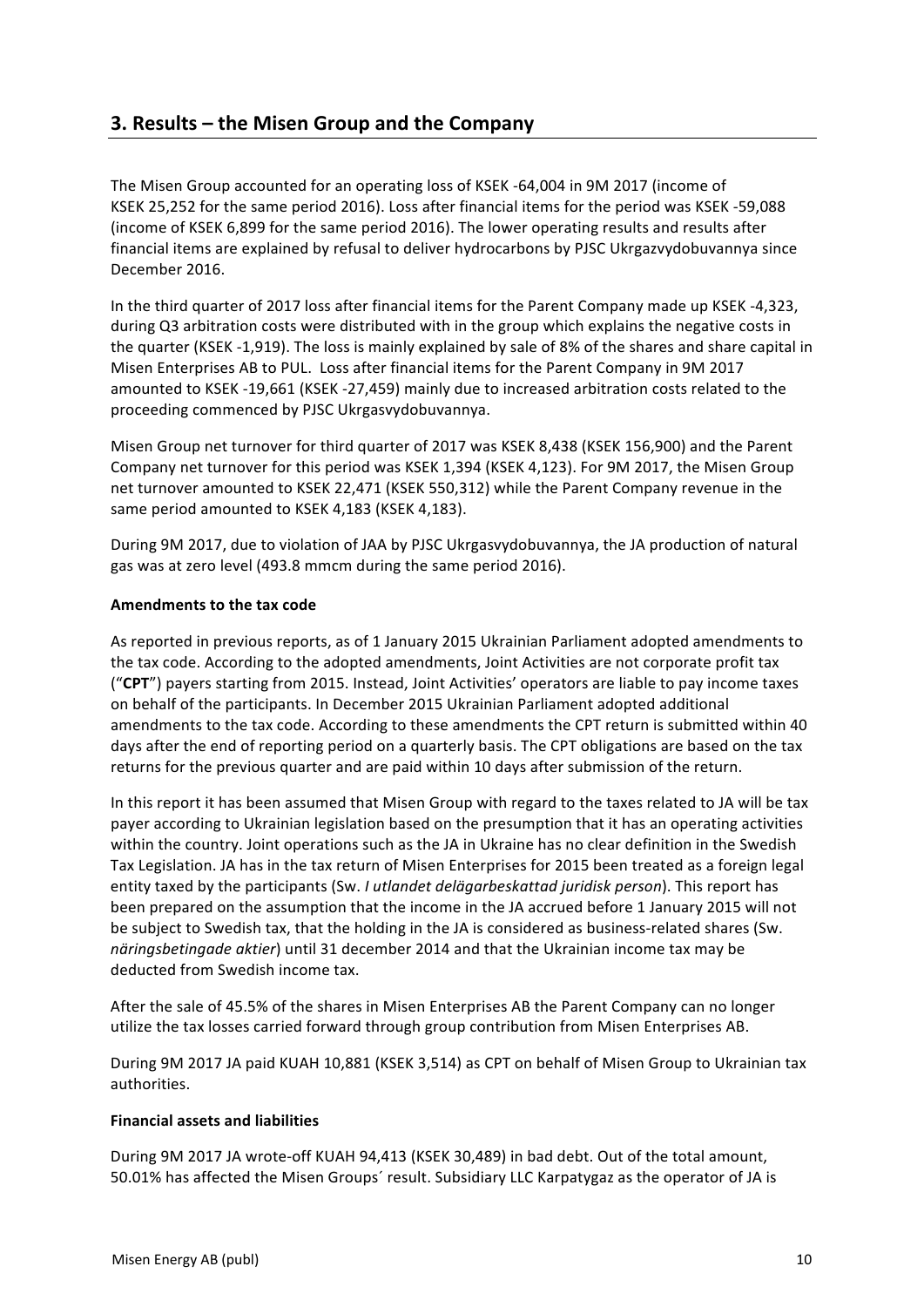engaged in constructive negotiations with the debtors. The settlement of these outstanding obligations is also sought through the legal proceedings in Ukraine.

Book value of financial assets and liabilities is equal to fair value.

#### **Cash position**

As of 30 September 2017, the cash balance of the Misen Group was KSEK 8,476 (KSEK 27,642). The cash flow from operations after changes in working capital for 9M 2017 was KSEK -30,933 (KSEK 18,970). 

#### **Capital expenditure**

The Misen Group's capital expenditure on equipment for gas production in Ukraine related to the JA activity during 9M 2017 amounted to KSEK 290 (KSEK 11,875).

As of 30 September 2017 capital expenditure orders not yet delivered have been placed at an aggregate value of KSEK 3,643. The capital expenditures are equipment, project works, constructions and constructions in progress for extraction of natural gas.

#### **Expected future development of the Company and going concern**

Increased subsoil charges to 70% and PJSC Ukrgasvydobuvannya refusal to deliver hydrocarbons will continue to give a negative effect to the Misen Group's results during 2017.

Provided that the subsoil charge remains at the level of 70% and PJSC Ukrgasvydobuvannya will continue to violate JAA the result and cash flow for the remaining life time of the project will be seriously reduced. Deteriorating financial situation resulted in decision to write down the value of Misen Enterprises in the Company as presented in the annual report 2016.

Depending on how the arbitration cases develop, where the Misen Group is involved, a need for increased financing of the Swedish operations might arise in 2018. Any need for funding will primarily be handled through new credits.

Based on the abovementioned facts related to the arbitration proceedings with UGV, ongoing criminal investigation as well as issues with sale of hydrocarbons, there is a material uncertainty related to events or conditions that may cast significant doubt on the Misen Group's ability to continue as a going concern. Therefore, Misen Group may be unable to realize its assets and discharge its liabilities in the normal course of business.

Management and the board are concerned with the situation and will report on further developments in upcoming reports.

#### **Environmental impact**

The JA operations have an impact on the environment in Ukraine, which is governed by laws and conventions, which in turn control the JA's operations as regards to the environment. Oil and natural gas operations are subject to extensive regulations with respect to the environment at both international and national levels. Environmental legislation covers the control of water and air pollution, waste, licensing requirements, restrictions on operations in environmentally sensitive and coastal areas. Environmental regulations are expected to become more stringent over time, which will most likely result in increasing costs. The Misen Group meets the environmental requirements in order to maintain existing licenses or obtain new ones.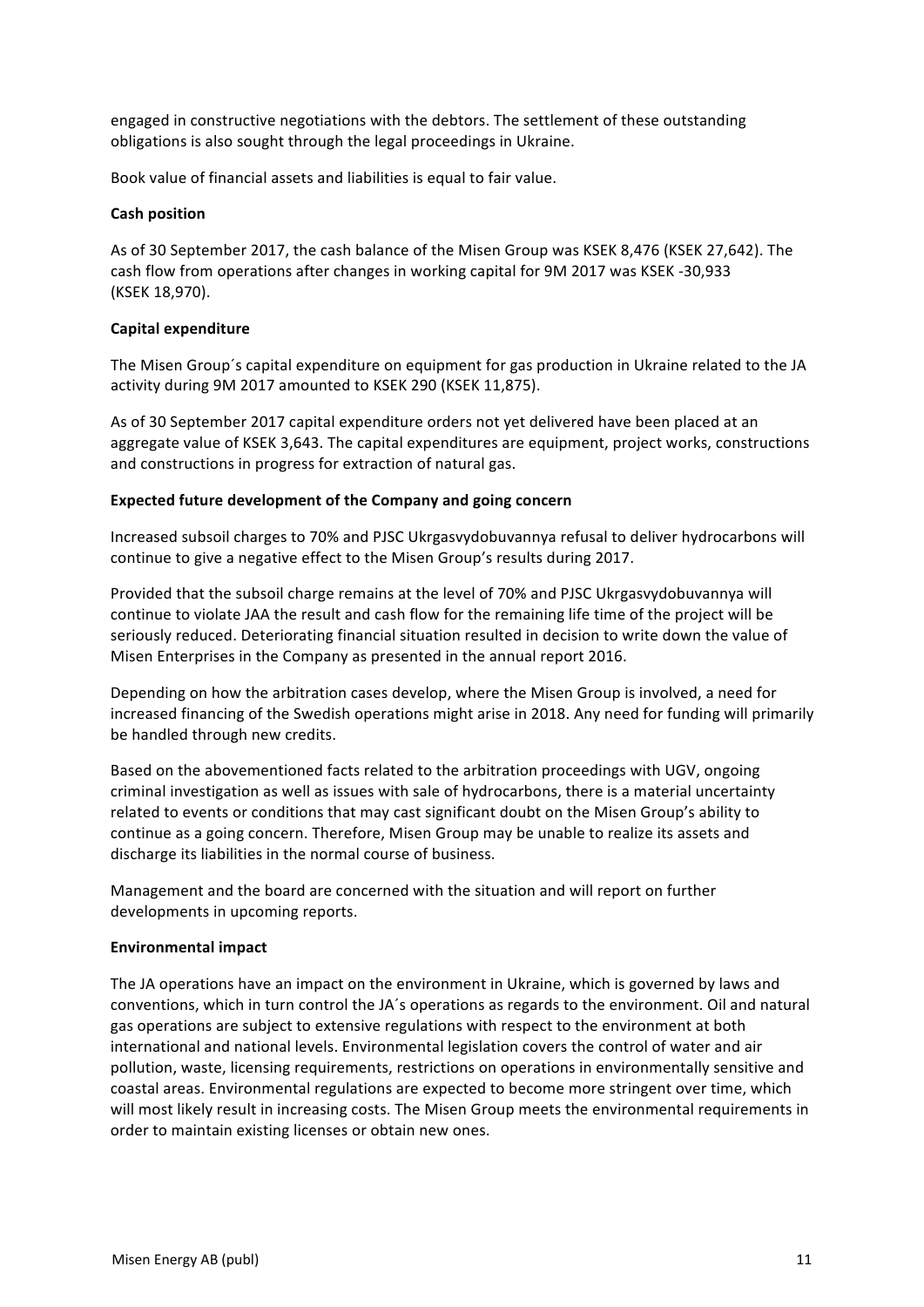### **Accounting principles**

This report is prepared according to the International Financial Reporting Standards (IFRS), as adopted by EU. This report is prepared according to IAS 34 and The Swedish Annual Accounts Act as well as RFR 2, Accounting for legal entities. The accounting principles for the Misen Group as well as for the Company are identical to the last annual and quarterly reports.

#### **Financial and other risks**

Misen Group focuses on increasing the local hydrocarbons production in Ukraine by undertaking a large-scale investment program focused on development and modernization of gas production infrastructure. In this activity, the Group works with a complex set of industry-specific risks such as price trends for oil and gas, currency risk and interest rate risks, regulatory matters relating to investigations, processing and environment and uncertainty in the value of the completed exploration work and the subsequent field development. With operations being focused on production rather than exploration, the risk exposure could be considered as being moderate.

A more in-depth explanation of the different risk exposures in the Company's business is included in the annual report 2016.

#### **First North**

Misen Energy AB (publ) is listed on First North, which is an alternative market place operated by Nasdaq First North Stockholm and the Company adheres to the rules and regulations for First North. The Certified Adviser of the Company is Erik Penser Bank AB.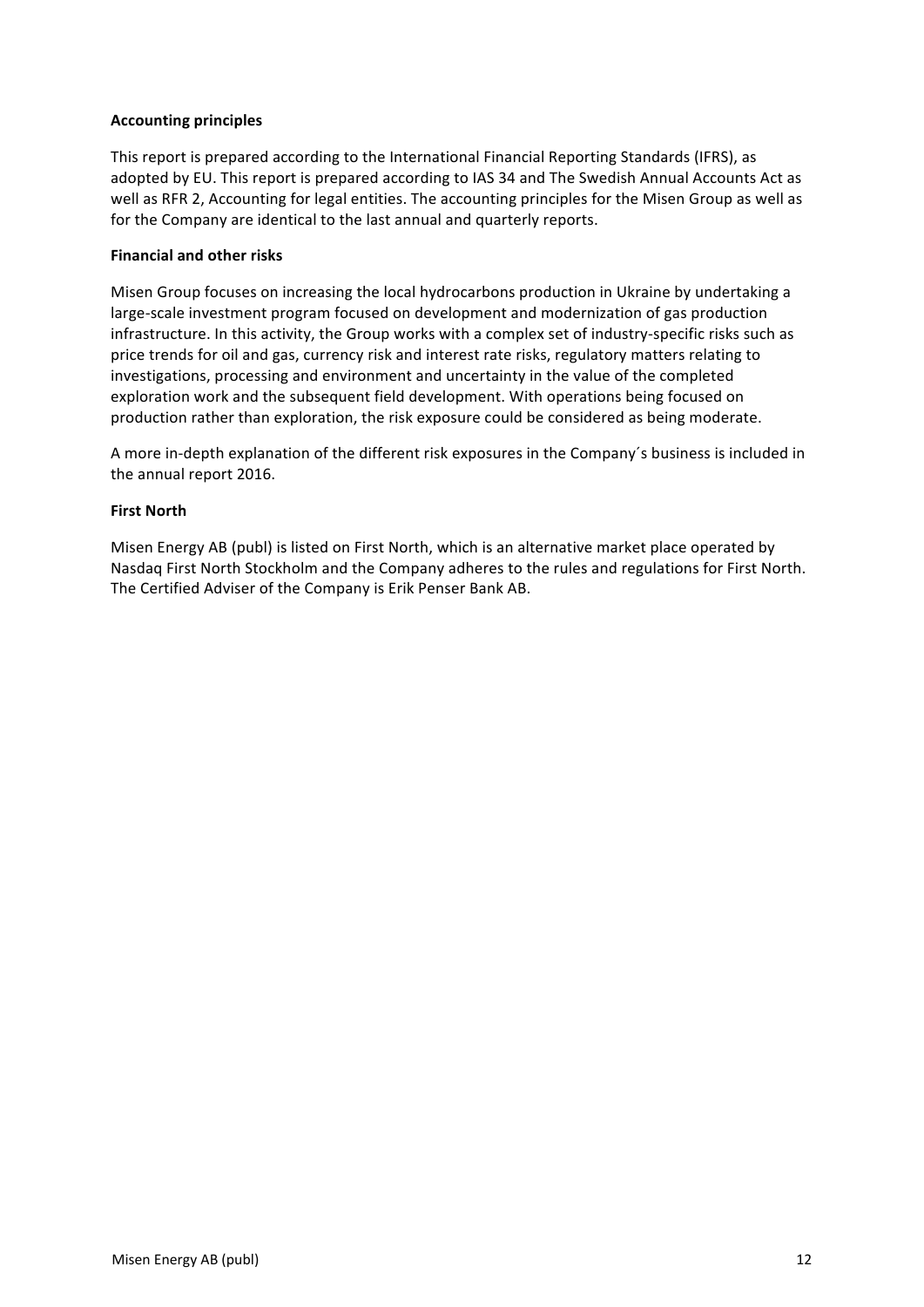## **Sector information - the Misen Group**

The Misen Group operational activities are located in Ukraine. Solely administrative issues are undertaken in Sweden.

# **Geographical area**

|                       |         | 30 September 2017 | 30 September 2016 | 31 Dec 2016 |         |
|-----------------------|---------|-------------------|-------------------|-------------|---------|
| (All amounts in KSEK) |         |                   |                   |             |         |
| Net sales, external:  |         |                   |                   |             |         |
|                       | Sweden  | $- -$             |                   |             |         |
|                       | Ukraine | 856               |                   | 535,523     | 653,122 |
| Fixed assets:         |         |                   |                   |             |         |
|                       | Sweden  | $- -$             |                   |             |         |
|                       | Ukraine | 463,279           |                   | 540,367     | 508,677 |

#### **Transactions with related parties**

|                                              | 30 September 2017 | 30 September 2016 | 31 Dec 2016 |
|----------------------------------------------|-------------------|-------------------|-------------|
| (All amounts in KSEK)                        |                   |                   |             |
| Ukrgasvydobuvannya:                          |                   |                   |             |
| Sale                                         | 21,799            | 31,622            | 43,503      |
| Purchase                                     | 4,620             | 103,636           | 128,028     |
| Short-term receivables                       | 27,353            |                   |             |
| Short-term debts                             | 5,076             | 11,076            | 72          |
| Management, Board and major<br>Shareholders: |                   |                   |             |
| Purchase of services                         | 12,615            | 3,630             | 7,759       |
| Interest                                     | 1,439             | 1,632             | 1,632       |
| Salaries and remunerations                   | 3,656             | 5,106             | 5,608       |
| Short-term debts                             | 5,306             | 982               | 1,862       |
| Long-term debts                              |                   |                   |             |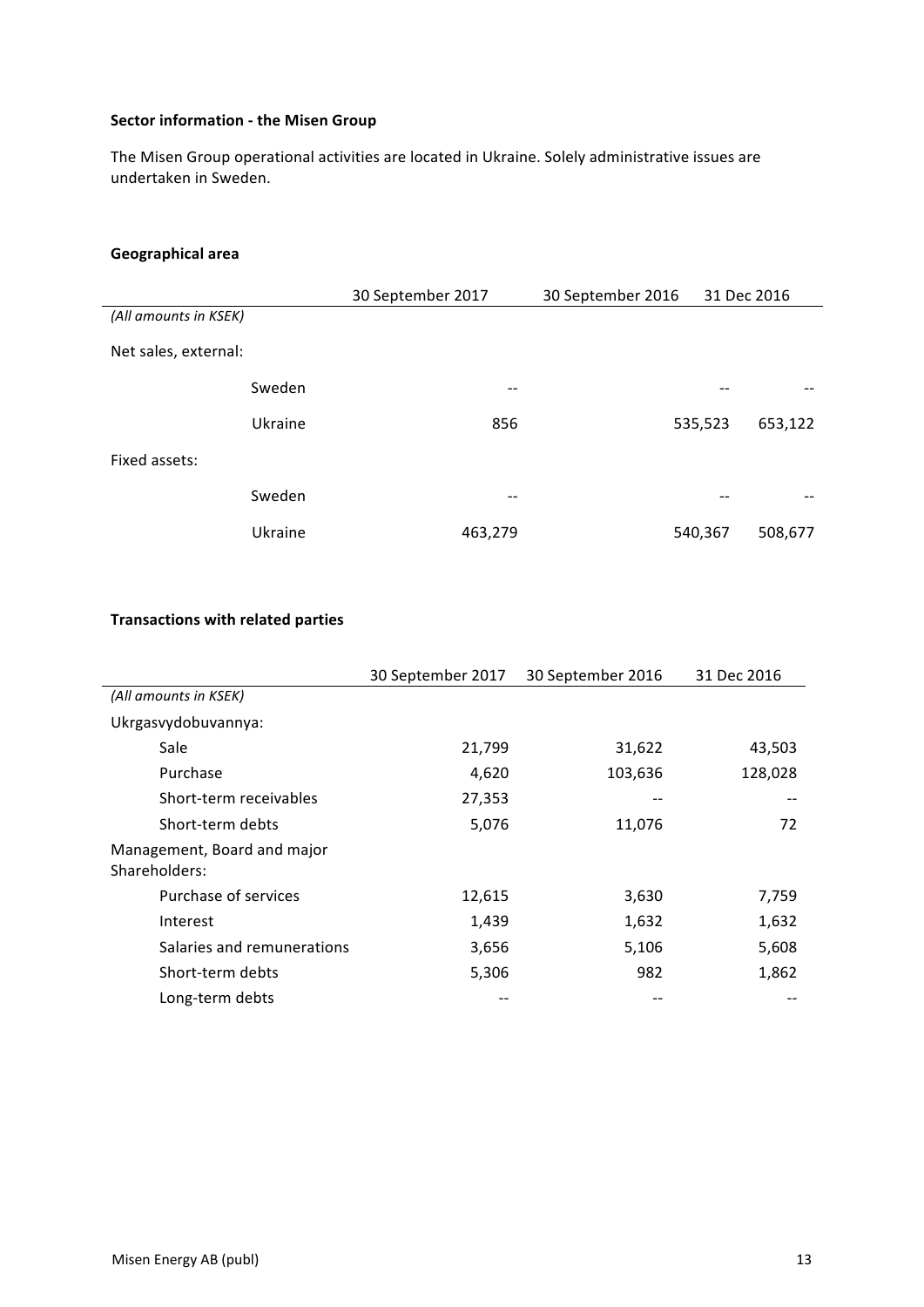#### **Publication of the January - September 2017 interim report**

This January - September 2017 interim report is published at the Company's website (http://www.misenenergy.se), and a printed version can be ordered at info@misenenergy.se.

*This information is information that Misen Energy AB (publ)* is obliged to make public pursuant to the *EU Market Abuse Regulation and the Securities Markets Act. The information was submitted for publication, through the agency of the contact person set out above, at 11:00 CET on 30 November 2017.* 

#### **Future reports**

Next report, the January-December 2017 year-end report, will be published on 28 February 2018.

This report has not been subject to review by the Company's auditors.

Stockholm, 30 November 2017.

#### **Misen Energy AB (publ)**

The Board and Managing Director

For further information, please contact: Göran Wolff, MD

| Direct line: | +46 31 759 50 72     |
|--------------|----------------------|
| Mobile:      | +46 709 45 48 48     |
| E-mail:      | goran@misenenergy.se |
|              | info@misenenergy.se  |

Misen Energy AB (publ) (formerly Svenska Capital Oil AB (publ)) is a Swedish upstream oil and gas company with operations in Ukraine. The company was founded in 2004 and its shares are traded on Nasdaq First North since 12 June 2007.

In 2011, Misen Energy AB (publ) acquired Misen Enterprises AB and its Ukrainian subsidiary, LLC Karpatygaz, including the rights to 50.01% of the revenue and profit from a gas production project in Ukraine. Under IFRS rules, this transaction is classified as a reverse takeover. In consideration of the acquisition, a new share issue was carried out. The gas producing assets were acquired by production cooperation via a joint activity project governed by a Joint Activity Agreement between at that time the wholly-owned direct and indirect subsidiaries of Misen Energy AB (publ), i.e. Misen Enterprises AB and LLC Karpatygaz (together 50.01%) and PJSC Ukrgasvydobuvannya (49.99%), a subsidiary of the National Joint Stock Company Naftogaz of Ukraine. PJSC Ukrgasvydobuvannya is the largest producer of natural gas in Ukraine. The purpose of the Joint Activity Agreement is to significantly increase production of gas and oil by providing modern technologies via a large-scale investment program for the purposes of attainment of profits.

In 2016 and in 2017, Misen Energy AB (publ) sold respectively 37.5 % and 10 % of Misen Enterprises AB shares to the Hong Kong based company Powerful United Limited. Owning (the remaining) 52.5% of Misen Enterprises AB shares, Misen Energy AB (publ) maintains full control of the company and preserves a right to obtain 52.5% of the future dividends from the operations in Ukraine.

The registered office of Misen Energy AB (publ) is in Stockholm and the shares are traded on First North under identification ticker MISE. The Certified Adviser of the company at Nasdaq First North is Erik Penser Bank AB.

For further information, please visit our website www.misenenergy.se.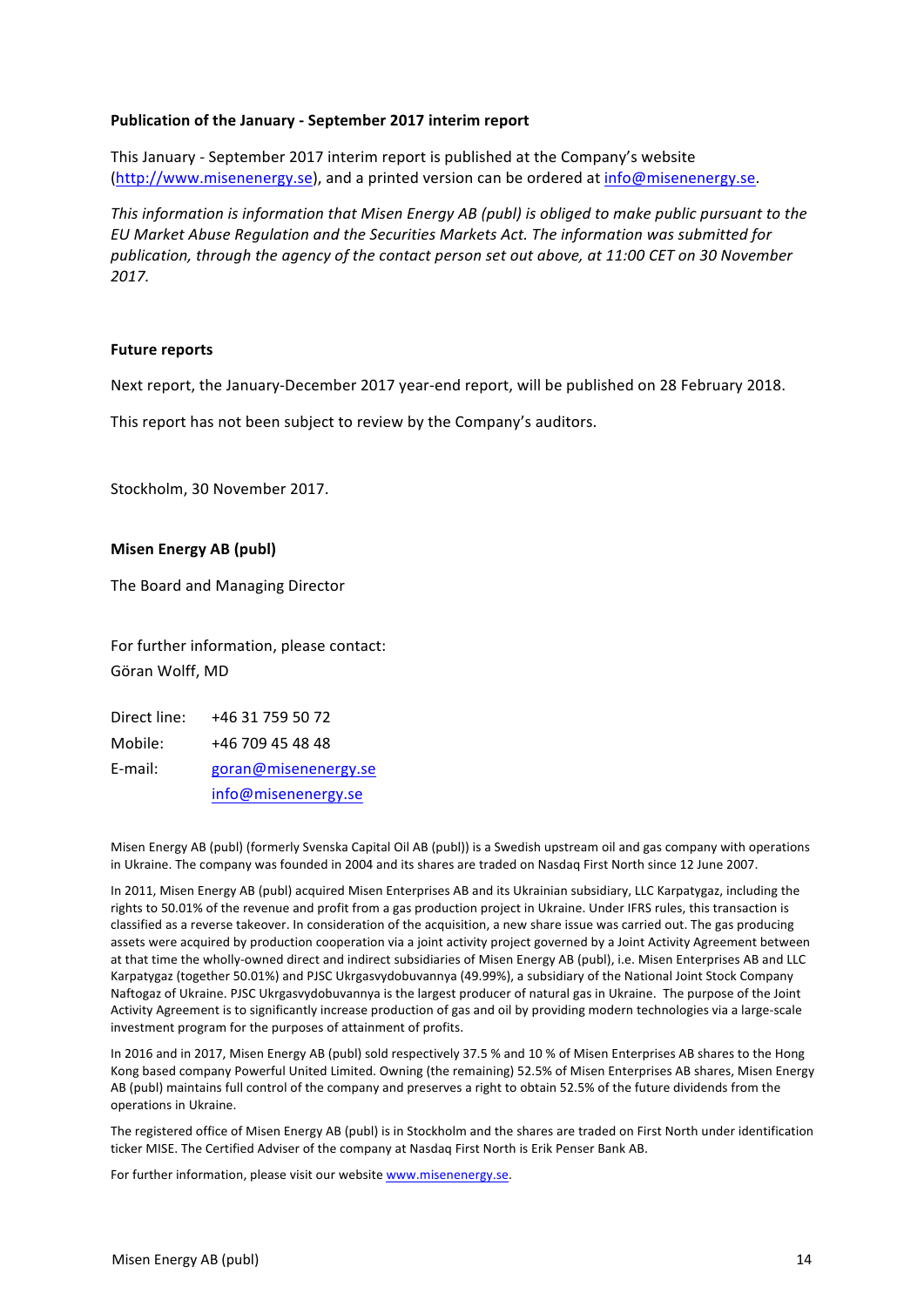#### **CONDENSED INCOME STATEMENT-THE GROUP**

|                                                                       | 1 July - 30 Sept<br>2017 | 1 July - 30 Sept<br>2016 | 1 Jan - 30 Sept<br>2017 | 1 Jan - 30 Sept<br>2016 | 1 Jan - 31 Dec<br>2016 |
|-----------------------------------------------------------------------|--------------------------|--------------------------|-------------------------|-------------------------|------------------------|
| All amounts in KSEK                                                   | 3 months                 | 3 months                 | 9 months                | 9 months                | 12 months              |
|                                                                       |                          |                          |                         |                         |                        |
| <b>Operating revenue</b>                                              |                          |                          |                         |                         |                        |
| Net sales                                                             | -9                       | 155,608                  | 856                     | 535,523                 | 653,122                |
| Other operating income                                                | 8,447                    | 1,289                    | 21,615                  | 14,444                  | 21,868                 |
| Result from associated companies                                      | 0                        | 3                        | 0                       | 345                     | 350                    |
|                                                                       | 8,438                    | 156,900                  | 22,471                  | 550,312                 | 675,340                |
| <b>Operating expenses</b>                                             |                          |                          |                         |                         |                        |
| Other external expenses                                               | $-13,755$                | $-136,133$               | $-45,519$               | $-460,443$              | $-549,519$             |
| Personnel expenses                                                    | $-1,339$                 | $-5,188$                 | $-8,027$                | $-11,382$               | $-16,174$              |
| Depreciation and amortisation of tangible and intangible fixed assets | $-7,754$                 | $-8,372$                 | $-24,055$               | $-27,700$               | $-41,734$              |
| Other operating cost                                                  | $-3,945$                 | $-23,057$                | $-8,874$                | $-25,535$               | $-49,081$              |
|                                                                       | $-26,793$                | $-172,750$               | $-86,475$               | $-525,060$              | $-656,508$             |
| <b>Operating income/loss</b>                                          | $-18,355$                | $-15,850$                | $-64,004$               | 25,252                  | 18,832                 |
| <b>Financial items</b>                                                | 1,448                    | $-1,100$                 | 4,916                   | $-18,353$               | $-24,341$              |
| Profit/loss after financial items                                     | -16,907                  | $-16,950$                | -59,088                 | 6,899                   | -5,509                 |
| Taxes for the period                                                  | 1,331                    | $-2,612$                 | 1,141                   | $-10,455$               | $-11,139$              |
| Profit for the period                                                 | $-15,576$                | $-19,562$                | -57,947                 | -3,556                  | -16,648                |
|                                                                       |                          |                          |                         |                         |                        |
| Profit is attributable to:                                            |                          |                          |                         |                         |                        |
| Owners of Misen Energy AB (publ)                                      | $-5,991$                 | $-12,945$<br>$-6,617$    | $-38,225$               | 3,061                   | $-7,230$               |
| Non-contolling interests                                              | $-9,585$<br>$-15,576$    | $-19,562$                | $-19,722$<br>$-57,947$  | $-6,617$<br>$-3,556$    | $-9,418$<br>$-16,648$  |
| Statement of comprehensive income - The Group                         |                          |                          |                         |                         |                        |
|                                                                       |                          |                          |                         |                         |                        |
| Net profit for the period                                             | $-15,576$                | $-19,562$                | $-57,947$               | $-3,556$                | $-16,648$              |
| Other comprehensive income                                            |                          |                          |                         |                         |                        |
| Items possible for later reclassification in income statement:        |                          |                          |                         |                         |                        |
| <b>Translation differences</b>                                        | $-32,760$                | $-15,729$                | $-43,385$               | $-27,533$               | $-24,391$              |
| Other comprehensive income for the period, net after taxes            | $-32,760$                | $-15,729$                | $-43,385$               | $-27,533$               | $-24,391$              |
| Total comprehensive income for the period                             | -48,336                  | $-35,291$                | $-101,332$              | $-31,089$               | $-41,039$              |
| Total comprehensive income for the period is attributable to:         |                          |                          |                         |                         |                        |
| Owners of Misen Energy AB (publ)                                      | $-23,905$                | $-22,776$                | $-62,735$               | $-18,574$               | $-26,901$              |
| Non-contolling interests                                              | $-24,431$                | $-12,515$                | $-38,597$               | $-12,515$               | $-14,138$              |
|                                                                       | $-48,336$                | $-35,291$                | $-101,332$              | $-31,089$               | $-41,039$              |
|                                                                       |                          |                          |                         |                         |                        |

#### Net earnings per share, attributable to the owners of Misen Energy AB's (publ) (in SEK per share)

| Net earnings for the period, before and after dilution | $-0.04$ | 0.09 | $-0.26$ | 0.02 | $-0.05$ |
|--------------------------------------------------------|---------|------|---------|------|---------|
| $\sim$ $\sim$ $\sim$<br>.                              |         |      |         |      |         |

Average number of shares for the period was 145,068,222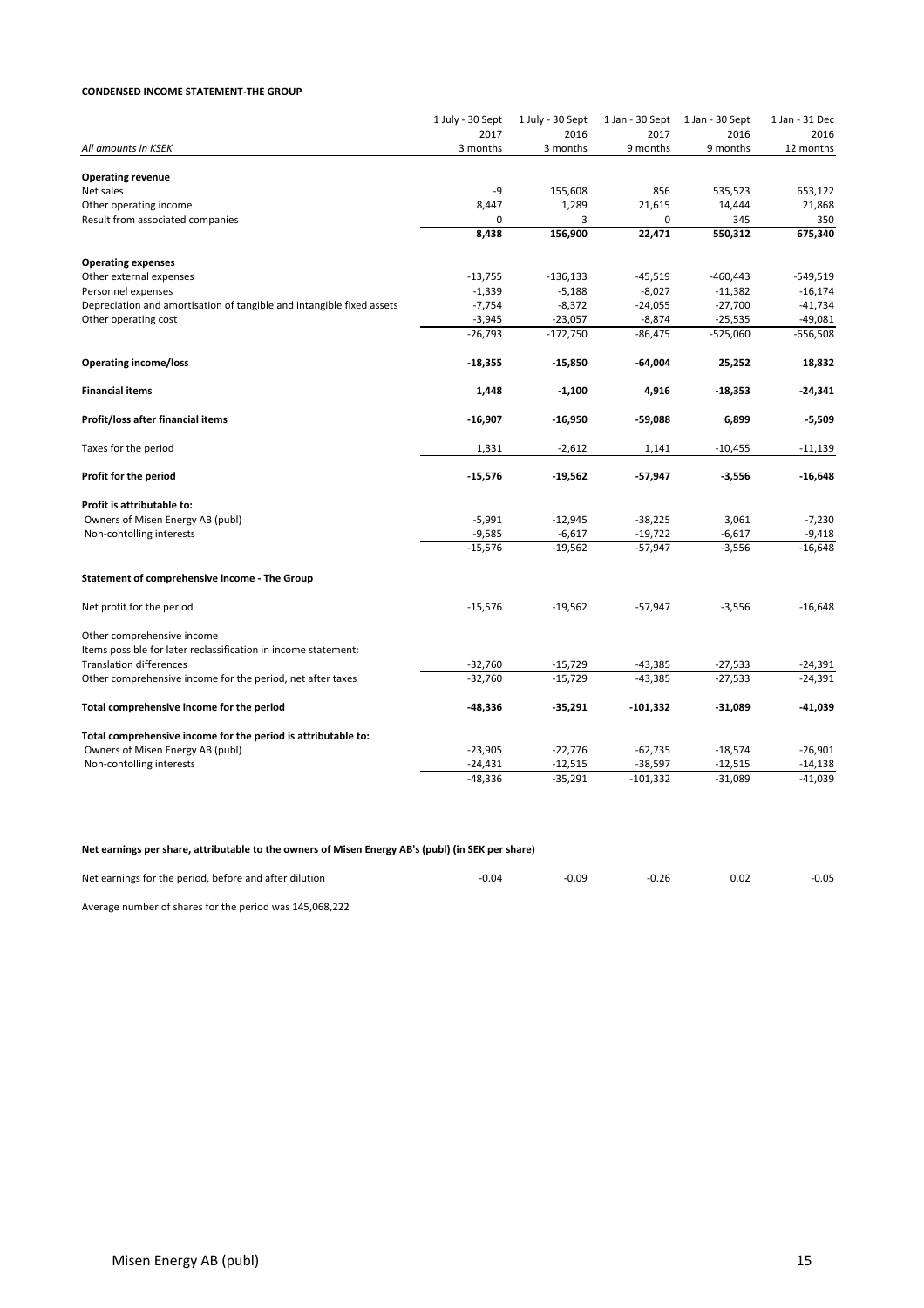#### **CONDENSED BALANCE SHEET-THE GROUP**

| All amounts in KSEK                                     | 30 Sept 2017 | 30 Sept 2016 | 31 Dec 2016 |
|---------------------------------------------------------|--------------|--------------|-------------|
| <b>ASSETS</b><br><b>Non-current assets</b>              |              |              |             |
| Intangible fixed assets                                 | 26,653       | 29,640       | 28,951      |
| Tangible fixed assets                                   | 436,626      | 510,727      | 502,059     |
| Deferred tax receivables                                | 10,371       | 7,306        | 10,202      |
| <b>Total non-current assets</b>                         | 473,650      | 547,673      | 541,212     |
| <b>Current assets</b>                                   |              |              |             |
| Stock                                                   | 432          | 3,971        | 579         |
| Accounts receivable                                     | 79           | 47,585       | 20,260      |
| Other receivables                                       | 24,471       | 20,779       | 13,869      |
| Prepaid expenses and accrued income                     | 4,902        | 3,864        | 4,015       |
| <b>Total current assets</b>                             | 29,884       | 76,199       | 38,723      |
| <b>Cash and bank balances</b>                           | 8,476        | 27,642       | 12,498      |
| <b>Total current assets</b>                             | 38,360       | 103,841      | 51,221      |
| <b>TOTAL ASSETS</b>                                     | 512,010      | 651,514      | 592,433     |
| All amounts in KSEK                                     | 30 Sept 2017 | 30 Sept 2016 | 31 Dec 2016 |
| <b>EQUITY AND LIABILITIES</b>                           |              |              |             |
| Equity attributable to owners of Misen Energy AB (publ) | 230,185      | 305,249      | 296,921     |
| Non-controlling interests                               | 161,780      |              | 167,637     |
| <b>Total equity</b>                                     | 391,965      | 474,508      | 464,558     |
| <b>Non-current liabilities</b>                          |              |              |             |
| Other long-term liabilities                             | 27,434       | 33,200       | 36,197      |
| <b>Total non-current liabilities</b>                    | 27,434       | 33,200       | 36,197      |
| <b>Current liabilities</b>                              |              |              |             |
| Accounts payable                                        | 20,198       | 15,174       | 6,581       |
| Tax debts                                               |              | 1,099        | 1,711       |
| Short-term loans                                        | 26,560       | 35,094       | 29,848      |
| Other short-term debt to JA                             | 40,433       | 41,699       | 44,426      |
| Other short-term debt                                   | 1,348        | 47,320       | 3,521       |
| Accrued expenses and deferred income                    | 4,072        | 3,420        | 5,591       |
| <b>Total current liabilities</b>                        | 92,611       | 143,806      | 91,678      |
| TOTAL EQUITY AND LIABILITIES                            | 512,010      | 651,514      | 592,433     |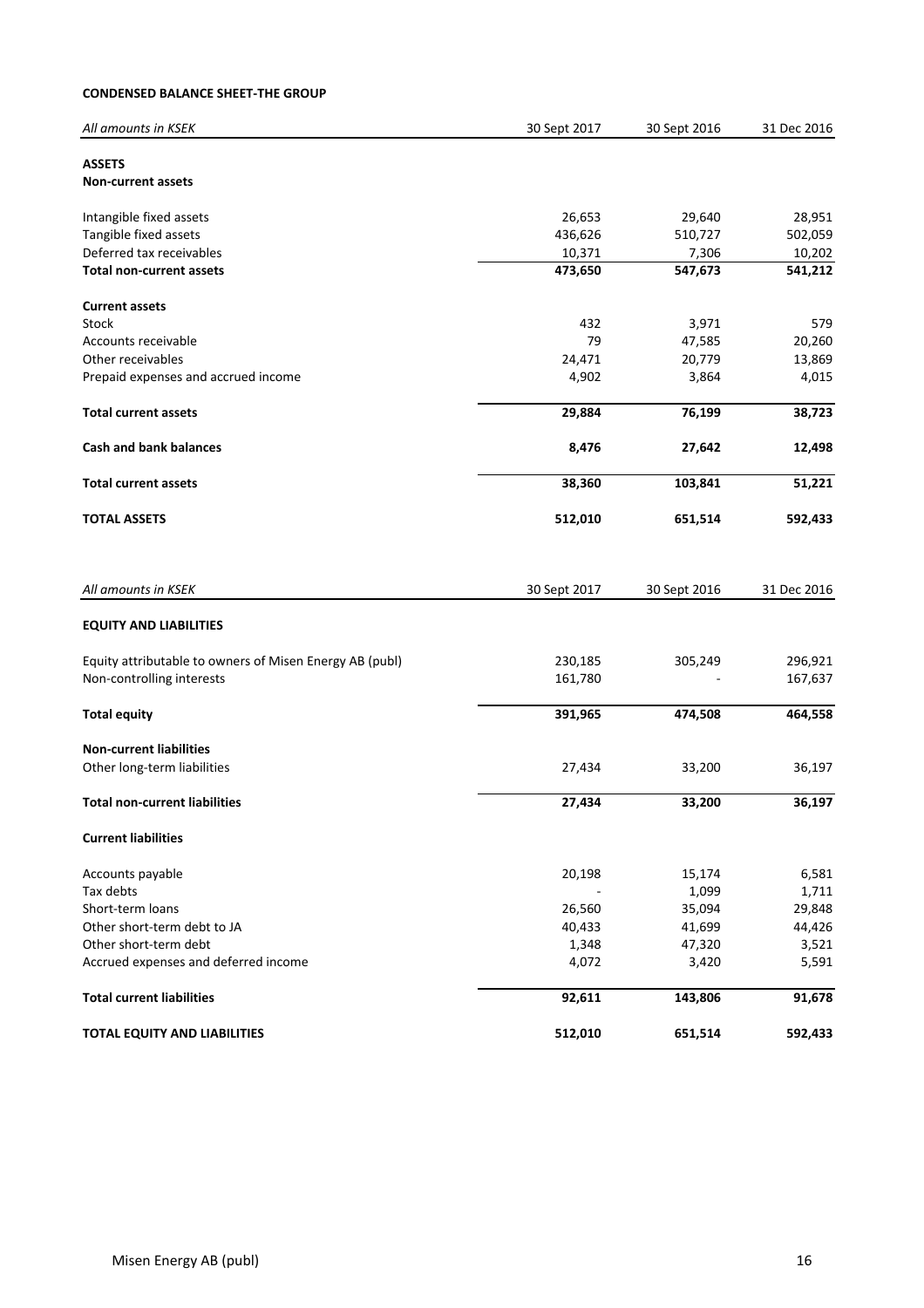#### **CONDENSED STATEMENT OF CHANGES IN EQUITY - THE GROUP**

|                                                   | Attributable to owners of Misen Energy AB (publ) |              |                |                             |              |                     |                     |
|---------------------------------------------------|--------------------------------------------------|--------------|----------------|-----------------------------|--------------|---------------------|---------------------|
|                                                   | Share capital                                    | Other equity | Other reserves | <b>Retained</b><br>earnings | <b>Total</b> | Non-<br>controlling | <b>Total equity</b> |
| All amounts in KSEK                               |                                                  |              |                |                             |              | interests           |                     |
| Equity brought forward 2016-01-01                 | 290,136                                          | $-274,435$   | $-529,653$     | 853,370                     | 339,418      | 0                   | 339,418             |
| Net result                                        |                                                  |              |                |                             |              |                     |                     |
| Net result of the period Jan -Sept 2016           |                                                  |              |                | 3,061                       | 3,061        | $-6,617$            | $-3,556$            |
| Other comprehensive income                        |                                                  |              |                |                             |              |                     |                     |
| <b>Translation difference</b>                     |                                                  |              | $-21,633$      | 0                           | $-21,633$    | $-5,900$            | $-27,533$           |
| <b>Total comprehensive income</b>                 | 0                                                | 0            | $-21,633$      | 3,061                       | $-18,572$    | $-12,517$           | $-31,089$           |
| Transactions with non-contolling interests        |                                                  |              |                |                             |              |                     |                     |
| Sale of shares in subsidiary                      | 0                                                | 0            | 0              | $-3,265$                    | $-3,265$     | 3,265               |                     |
| Other transactions with non-controlling interests | U                                                | 0            | 0              | $-15,596$                   | $-15,596$    | 181,775             | 166,179             |
| Total transactions with non-controlling interests | 290,136                                          | $-274,435$   | $-551,286$     | 840,835                     | 305,250      | 169,258             | 474,508             |
| Equity brought forward 2016-09-30                 | 290,136                                          | $-274,435$   | -551,286       | 840,835                     | 305,250      | 169,258             | 474,508             |
| Equity brought forward 2016-10-01                 | 290,136                                          | $-274,435$   | $-551,286$     | 840,835                     | 305,250      | 169,258             | 474,508             |
| Net result                                        |                                                  |              |                |                             |              |                     |                     |
| Net result of the period Oct - Dec 2016           |                                                  |              |                | $-10,291$                   | $-10,291$    | $-2,801$            | $-13,092$           |
| Other comprehensive income                        |                                                  |              |                |                             |              |                     |                     |
| <b>Translation difference</b>                     |                                                  |              | 1,962          |                             | 1,962        | 1,180               | 3,142               |
| <b>Total comprehensive income</b>                 | 0                                                | 0            | 1,962          | $-10,291$                   | $-8,329$     | $-1,621$            | -9,950              |
| Equity brought forward 2016-12-31                 | 290,136                                          | $-274,435$   | $-549,324$     | 830,544                     | 296,921      | 167,637             | 464,558             |
| Equity brought forward 2017-01-01                 | 290,136                                          | $-274,435$   | -549,324       | 830,544                     | 296,921      | 167,637             | 464,558             |
| Net result                                        |                                                  |              |                |                             |              |                     |                     |
| Net result of the period Jan -Sept 2017           | 0                                                | 0            | 0              | $-38,225$                   | $-38,225$    | $-19,722$           | $-57,947$           |
| Other comprehensive income                        |                                                  |              |                |                             |              |                     |                     |
| <b>Translation difference</b>                     | 0                                                | 0            | $-24,510$      | 0                           | $-24,510$    | $-18,875$           | $-43,385$           |
| Total comprehensive income                        | 0                                                | 0            | $-24,510$      | $-38,225$                   | $-62,735$    | $-38,597$           | $-101,332$          |
| Transactions with non-contolling interests        |                                                  |              |                |                             |              |                     |                     |
| Sale of shares in subsidiary                      | 0                                                | 0            | 0              | $-4,001$                    | $-4,001$     | 32,740              | 28,739              |
| Total transactions with non-controlling interests | 0                                                | 0            | 0              | $-4,001$                    | $-4,001$     | 32,740              | 28,739              |
| Equity brought forward 2017-09-30                 | 290,136                                          | $-274,435$   | $-573,834$     | 788,318                     | 230,185      | 161,780             | 391,965             |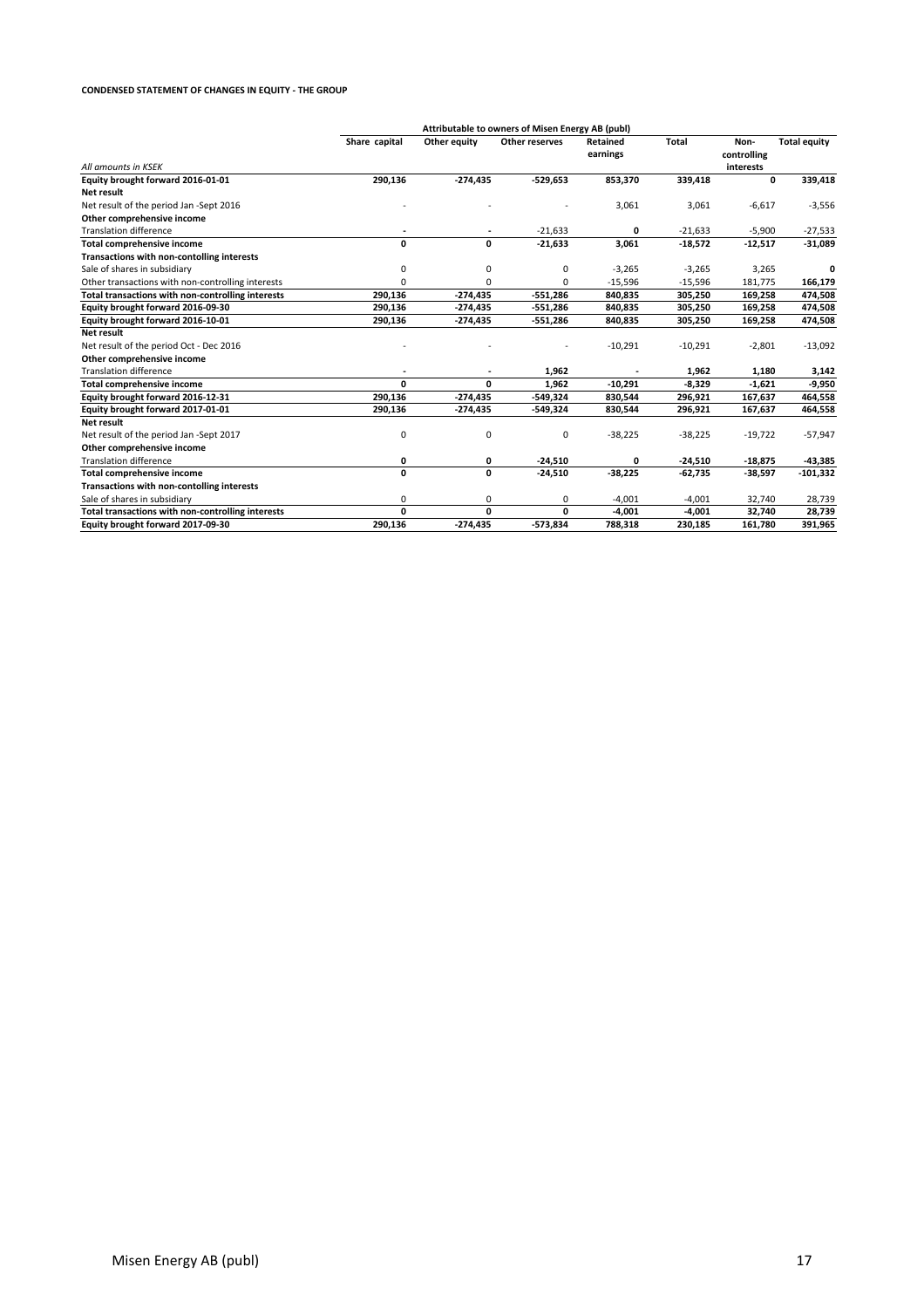|                                                                 | 1 Jan-30 Sept      | 1 Jan-30 Sept   | 1 Jan-31 Dec    |
|-----------------------------------------------------------------|--------------------|-----------------|-----------------|
|                                                                 | 2017               | 2016            | 2016            |
| All amounts in KSEK                                             | 9 months           | 9 months        | 12 months       |
| <b>Operating activities</b>                                     |                    |                 |                 |
| Operating income                                                | $-64,004$          | 25,252          | 18,832          |
| Adjustment for non-cash items                                   | 2,704              | 34,327          | 70,066          |
| Interest and dividends received                                 | 153                | 2,247           | 2,714           |
| Interest paid                                                   | $-2,562$           | $-7,583$        | $-7,390$        |
| Income tax                                                      | $-1,711$           | $-6,986$        | $-9,807$        |
| Cash flow from operating activities                             |                    |                 |                 |
| before working capital changes                                  | $-65,420$          | 47,257          | 74,415          |
| Decrease(+)/increase in stocks                                  | 103                | $-979$          | 2,437           |
| Decrease(+)/increase in receivables                             | 1,562              | $-31,602$       | 1,105           |
| Decrease(-)/increase in short-term debts                        | 32,822             | 4,294           | $-62,746$       |
| <b>Cash-flow from operating activities</b>                      | $-30,933$          | 18,970          | 15,211          |
| <b>Investing activities</b>                                     |                    |                 |                 |
| Acquisition of tangible and intangible assets                   | $-290$             | $-11,875$       | $-14,508$       |
| Sale of tangible and intangible assets                          |                    | 484             | 1,464           |
| Sale of share in subsidiary                                     | 17,701             | 25,717          | 25,517          |
| Liquidation of JA 493                                           |                    | 2,475           |                 |
| Cash flow from investing activities                             | 17,411             | 16,801          | 12,473          |
| <b>Financing activities</b>                                     |                    |                 |                 |
| Change in interestbearing debt (increase+)                      | 9,598              | $-15,270$       | $-22,330$       |
| Cash flow from financing activities                             | 9,598              | $-15,270$       | $-22,330$       |
|                                                                 |                    |                 |                 |
| Cash flow for the period<br>Cash at the beginning of the period | $-3,924$<br>12,498 | 20,501<br>7,413 | 5,354           |
| Exchange rate difference in cash                                | $-98$              | $-272$          | 7,413<br>$-269$ |
| Cash at the end of the period                                   | 8,476              | 27,642          | 12,498          |
|                                                                 |                    |                 |                 |

# **CONDENSED STATEMENT OF CASH FLOWS - THE GROUP**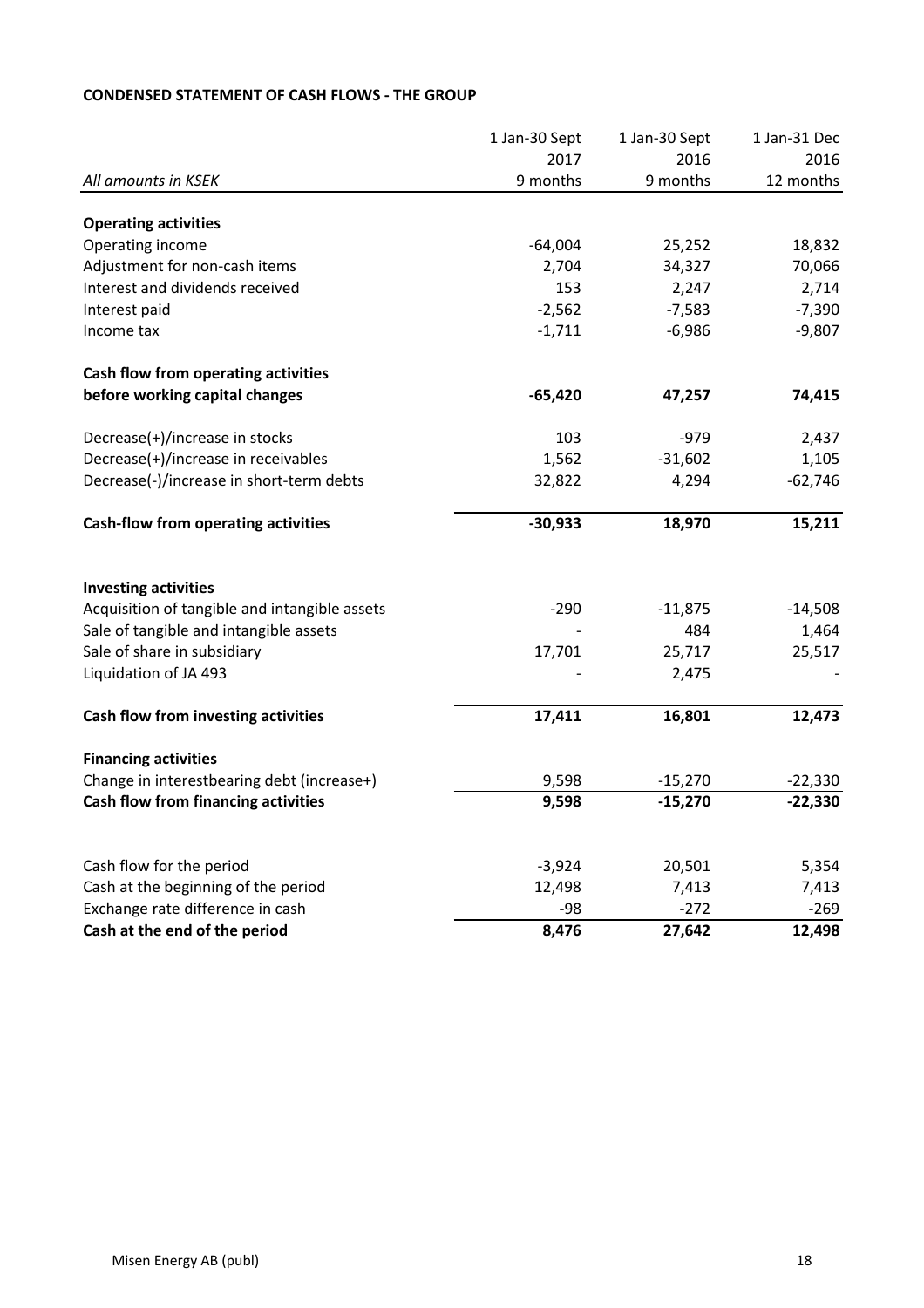#### **CONDENSED INCOME STATEMENT - PARENT COMPANY**

| (Misen Energy AB (publ))                           |                          |                          |               |                          |              |
|----------------------------------------------------|--------------------------|--------------------------|---------------|--------------------------|--------------|
|                                                    | 1 Luly - 30 Sept         | 1 Luly - 30 Sept         | 1 Jan-30 Sept | 1 Jan-30 Sept            | 1 Jan-31 Dec |
|                                                    | 2017                     | 2016                     | 2017          | 2016                     | 2016         |
| All amounts in KSEK                                | 3 months                 | 3 months                 | 9 months      | 9 months                 | 12 months    |
| <b>Operating revenue</b>                           |                          |                          |               |                          |              |
| Net sales                                          | 1,394                    | 4,123                    | 4,183         | 4,183                    | 5,577        |
|                                                    | 1,394                    | 4,123                    | 4,183         | 4,183                    | 5,577        |
| <b>Operating expenses</b>                          |                          |                          |               |                          |              |
| Other external expenses                            | 4,509                    | $-4,313$                 | $-7,991$      | $-8,476$                 | $-10,960$    |
| Personnel expenses                                 | $-413$                   | $-1,729$                 | $-4,599$      | $-5,888$                 | $-10,418$    |
|                                                    | 4,096                    | $-6,042$                 | $-12,590$     | $-14,364$                | $-21,378$    |
| <b>Operating result</b>                            | 5,490                    | $-1,919$                 | $-8,407$      | $-10,181$                | $-15,801$    |
| Loss on sale of subsidiary                         | $-9,813$                 |                          | $-9,813$      | $-9,309$                 | $-9,309$     |
| Interest expense                                   |                          | $\overline{\phantom{a}}$ | $-1,441$      | $-7,969$                 | $-7,969$     |
|                                                    | $-9,813$                 | $\mathbf 0$              | $-11,254$     | $-17,278$                | $-17,278$    |
| Profit/loss after financial items                  | $-4,323$                 | $-1,919$                 | $-19,661$     | $-27,459$                | $-33,079$    |
| Taxes for the period                               | $\overline{\phantom{a}}$ | ٠                        | ٠             | $\overline{\phantom{a}}$ |              |
| Net profit/loss                                    | $-4,323$                 | $-1,919$                 | $-19,661$     | $-27,459$                | $-33,079$    |
| Statement of comprehensive income - Parent company |                          |                          |               |                          |              |
| Net loss for the period                            | $-4,323$                 | $-1,919$                 | $-19,661$     | $-27,459$                | $-33,079$    |
| Other comprehensive income                         |                          |                          |               |                          |              |
| Total comprehensive income for the period          | $-4,323$                 | $-1,919$                 | $-19,661$     | $-27,459$                | $-33,079$    |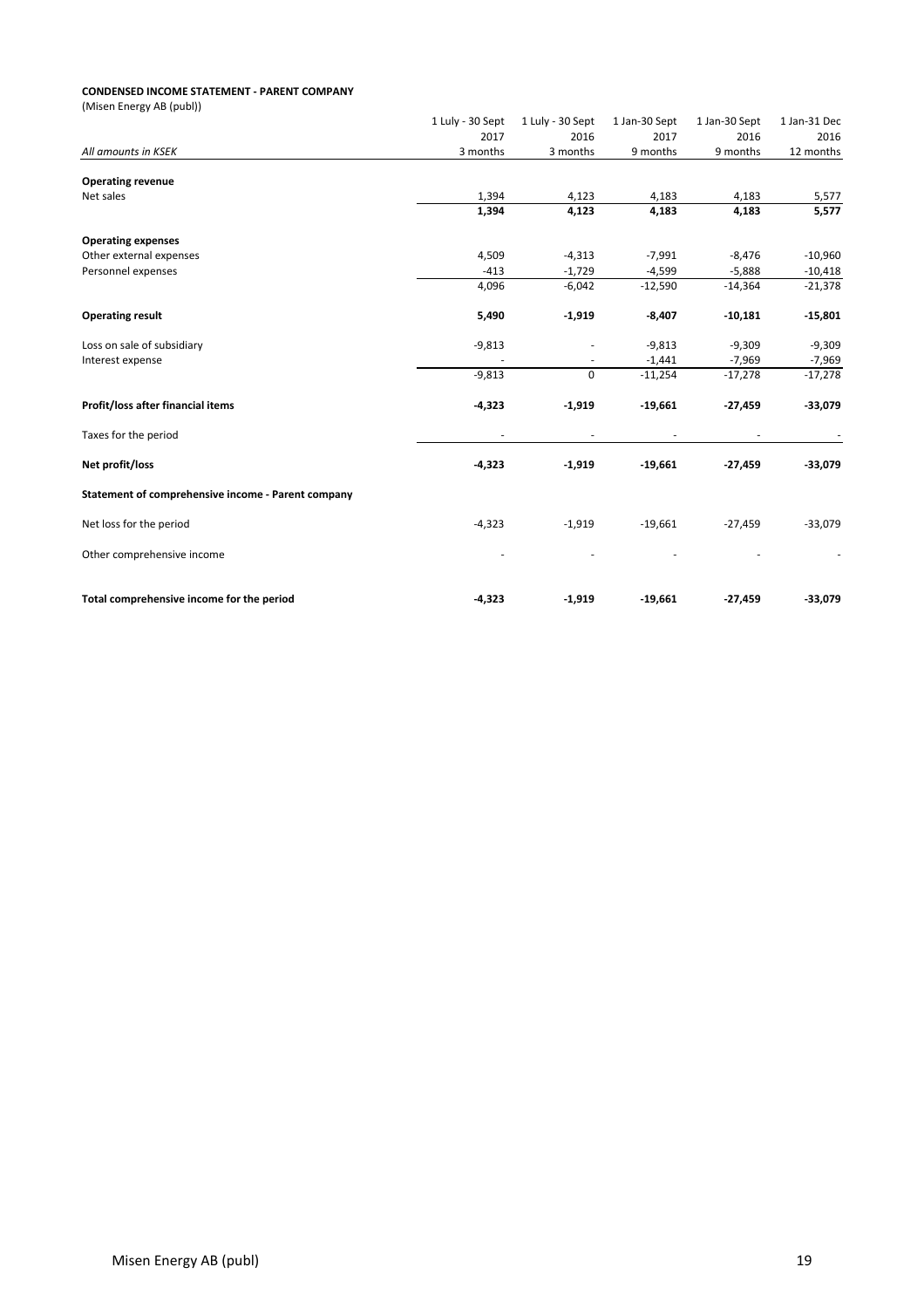#### **CONDENSED BALANCE SHEET - PARENT COMPANY**

(Misen Energy AB (publ))

| All amounts in KSEK                                  | 30 Sept 2017  | 30 Sept 2016    | 31 Dec 2016   |
|------------------------------------------------------|---------------|-----------------|---------------|
| <b>ASSETS</b>                                        |               |                 |               |
| <b>Non-current assets</b>                            |               |                 |               |
| <b>Financial fixed assets</b>                        |               |                 |               |
| Shares in subsidiaries                               | 262,735       | 301,287         | 301,287       |
| <b>Total financial fixed assets</b>                  | 262,735       | 301,287         | 301,287       |
| <b>Total fixed assets</b>                            | 262,735       | 301,287         | 301,287       |
| <b>Total non-current assets</b>                      | 262,735       | 301,287         | 301,287       |
| <b>Current receivables</b>                           |               |                 |               |
|                                                      |               |                 |               |
| Other receivables                                    |               | 1,099           |               |
| Short-term receivables subsidiaries                  | 42,092        | 9,110           | 17,265        |
| Prepaid expenses and accrued income                  | 250<br>42,342 | 3,367<br>13,576 | 269<br>17,534 |
|                                                      |               |                 |               |
| <b>Cash and bank balances</b>                        | 8,203         | 14,963          | 7,034         |
| <b>Total current assets</b>                          | 50,545        | 28,539          | 24,568        |
| <b>TOTAL ASSETS</b>                                  | 313,280       | 329,826         | 325,855       |
|                                                      |               |                 |               |
| All amounts in KSEK                                  | 30 Sept 2017  | 30 Sept 2016    | 31 Dec 2016   |
| <b>EQUITY AND LIABILITIES</b>                        |               |                 |               |
| <b>Equity</b>                                        |               |                 |               |
| <b>Restricted equity</b>                             |               |                 |               |
| Share capital                                        | 290,136       | 290,136         | 290,136       |
| Statutory reserves                                   | 345           | 345             | 345           |
|                                                      | 290,481       | 290,481         | 290,481       |
|                                                      |               |                 |               |
| Non-restricted equity<br>Profit/Loss brought forward | 29,625        | 62,704          | 62,704        |
| Profit/loss for the year                             | $-19,661$     | $-27,459$       | $-33,079$     |
|                                                      | 9,964         | 35,245          | 29,625        |
| <b>Total equity</b>                                  | 300,445       | 325,726         | 320,106       |
| <b>Non-current liabilities</b>                       |               |                 |               |
| Other long-term debts to group companies             | 90            | 92              | 92            |
| <b>Total non-current liabilities</b>                 | 90            | 92              | 92            |
| <b>Current liabilities</b>                           |               |                 |               |
|                                                      |               |                 |               |
| Accounts payable<br>Other short-term liabilities     | 9,675         | 460             | 730           |
| Accrued expenses and deferred income                 | 436<br>2,634  | 1,274<br>2,274  | 406<br>4,521  |
| <b>Total current liabilities</b>                     | 12,745        | 4,008           | 5,657         |
|                                                      |               |                 |               |
| <b>TOTAL EQUITY AND LIABILITIES</b>                  | 313,280       | 329,826         | 325,855       |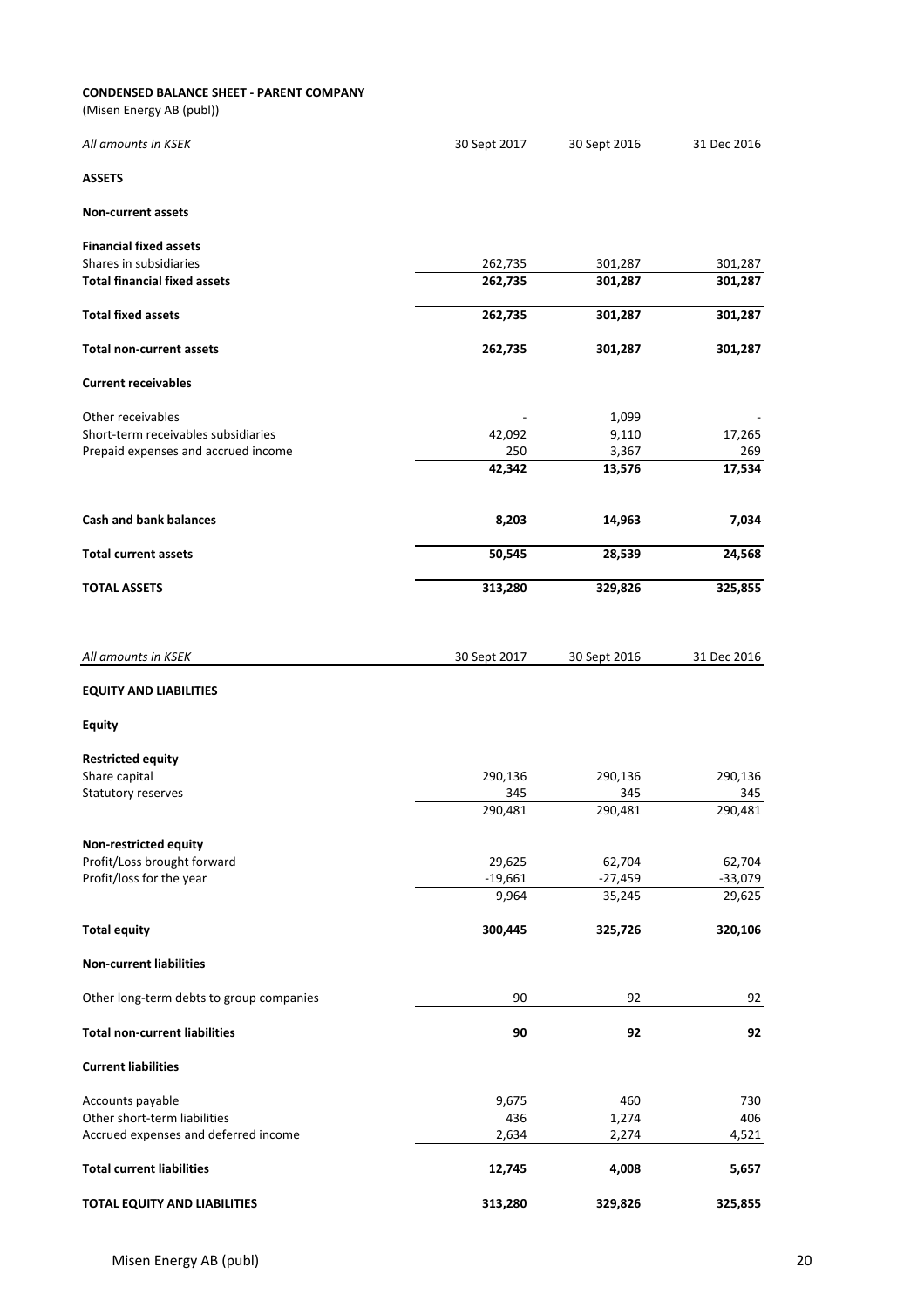#### **CONDENSED STATEMENT OF CHANGES IN EQUITY - PARENT COMPANY**

(Misen Energy AB (publ))

|                                           | <b>Share</b> |                  |              |                 |                     |
|-------------------------------------------|--------------|------------------|--------------|-----------------|---------------------|
|                                           | <b>Share</b> | <b>Statutory</b> | Premium      | <b>Retained</b> |                     |
| All amounts in KSEK                       | capital      | reserves         | reserve      | earnings        | <b>Total equity</b> |
| Equity brought forward 2016-01-01         | 290,136      | 345              | 714,285      | $-651,581$      | 353,185             |
| Net result                                |              |                  |              |                 |                     |
| Net result of the period Jan - Sept 2016  |              |                  |              | $-27,459$       | $-27,459$           |
| Other comprehensive income                |              |                  |              |                 |                     |
| <b>Translation difference</b>             |              |                  |              |                 |                     |
| Total comprehensive income                |              |                  |              | $-27,459$       | $-27,459$           |
| Equity brought forward 2016-09-30         | 290,136      | 345              | 714,285      | $-679,041$      | 325,725             |
| Equity opening balance 2016-10-01         | 290,136      | 345              | 714,285      | $-679,041$      | 325,725             |
| <b>Net result</b>                         |              |                  |              |                 |                     |
| Net result of the period Oct -Dec 2016    |              |                  |              | $-5,620$        | $-5,620$            |
| Other comprehensive income                |              |                  |              |                 |                     |
| <b>Translation difference</b>             |              |                  |              |                 | 0                   |
| Group contribution after tax              |              |                  |              |                 | 0                   |
| <b>Total comprehensive income</b>         | $\Omega$     | 0                | $\mathbf{0}$ | $-5,620$        | $-5,620$            |
| Equity brought forward 2016-12-31         | 290,136      | 345              | 714,285      | $-684,661$      | 320,106             |
| Equity opening balanc 2017-01-01          | 290,136      | 345              | 714,285      | $-684,661$      | 320,106             |
| Net result                                |              |                  |              |                 |                     |
| Net result for the period Jan - Sept 2017 |              |                  |              | $-19,661$       | $-19,661$           |
| Other comprehensive income                |              |                  |              |                 |                     |
| <b>Translation difference</b>             |              |                  |              |                 |                     |
| <b>Total comprehensive income</b>         |              |                  |              | $-19,661$       | 300,445             |
| Equity brought forward 2017-09-30         | 290,136      | 345              | 714,285      | $-704,320$      | 300,445             |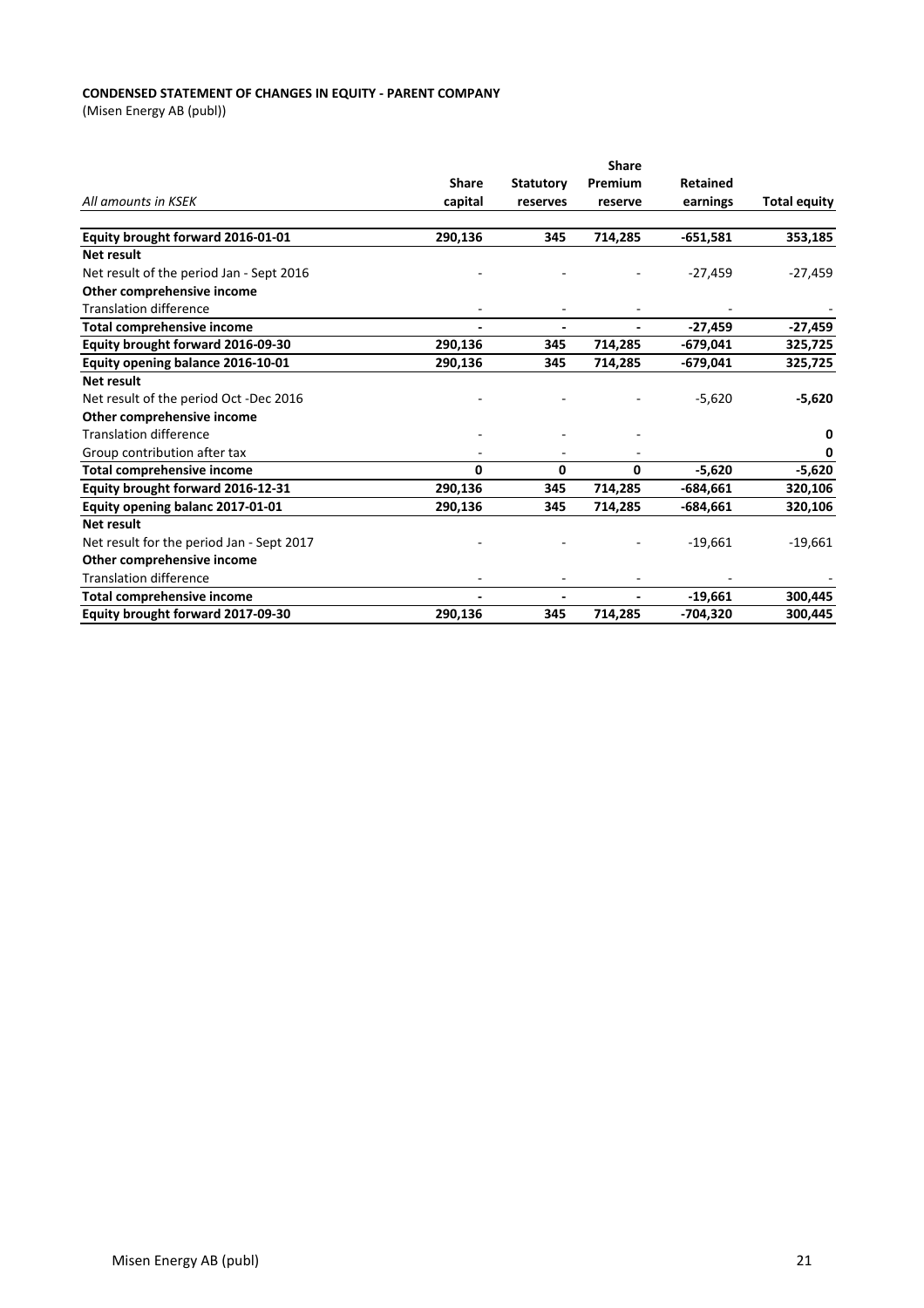## **CONDENSED STATEMENT OF CASH FLOWS - PARENT COMPANY**

(Misen Energy AB (publ))

|                                             | 1 Jan-30 Sept | 1 Jan-30 Sept | 1 Jan-31 Dec |
|---------------------------------------------|---------------|---------------|--------------|
| All amounts in KSEK                         | 2017          | 2016          | 2016         |
|                                             | 9 months      | 9 months      | 12 months    |
| Operating activities                        |               |               |              |
| Operating income                            | $-8,407$      | $-10,181$     | $-15,801$    |
| Interest paid                               | $-1$          |               |              |
| Cash flow from operating activities         |               |               |              |
| before working capital changes              | $-8,408$      | $-10,181$     | $-15,801$    |
|                                             |               |               |              |
| Decrease(+)/increase in receivables         | $-24,808$     | $-9,817$      | $-2,158$     |
| Decrease(-)/increase in accounts payable    | 8,945         | $-4,475$      | $-4,205$     |
| Decrease(-)/increase(+) in short term debts | $-1,859$      | 442           | $-9,796$     |
| Cash flow from operating activities         | $-26,130$     | $-24,031$     | $-31,960$    |
| <b>Investment activities</b>                |               |               |              |
| Payment of shareholders contribution        |               | $\Omega$      |              |
| Sale of shares in subsidiary                | 17,701        | 25,517        | 25,517       |
| Cash flow from investing activities         | 17,701        | 25,517        | 25,517       |
| <b>Financing activities</b>                 |               |               |              |
| Change in interest bearing debt debt        | 9,598         | 11,774        | 11,774       |
| Cash flow from financing activities         | 9,598         | 11,774        | 11,774       |
| Cash flow for the period                    | 1,169         | 13,260        | 5,331        |
| Cash at the beginning of the period         | 7,034         | 1,703         | 1,703        |
| Cash at the end of the period               | 8,203         | 14,963        | 7,034        |